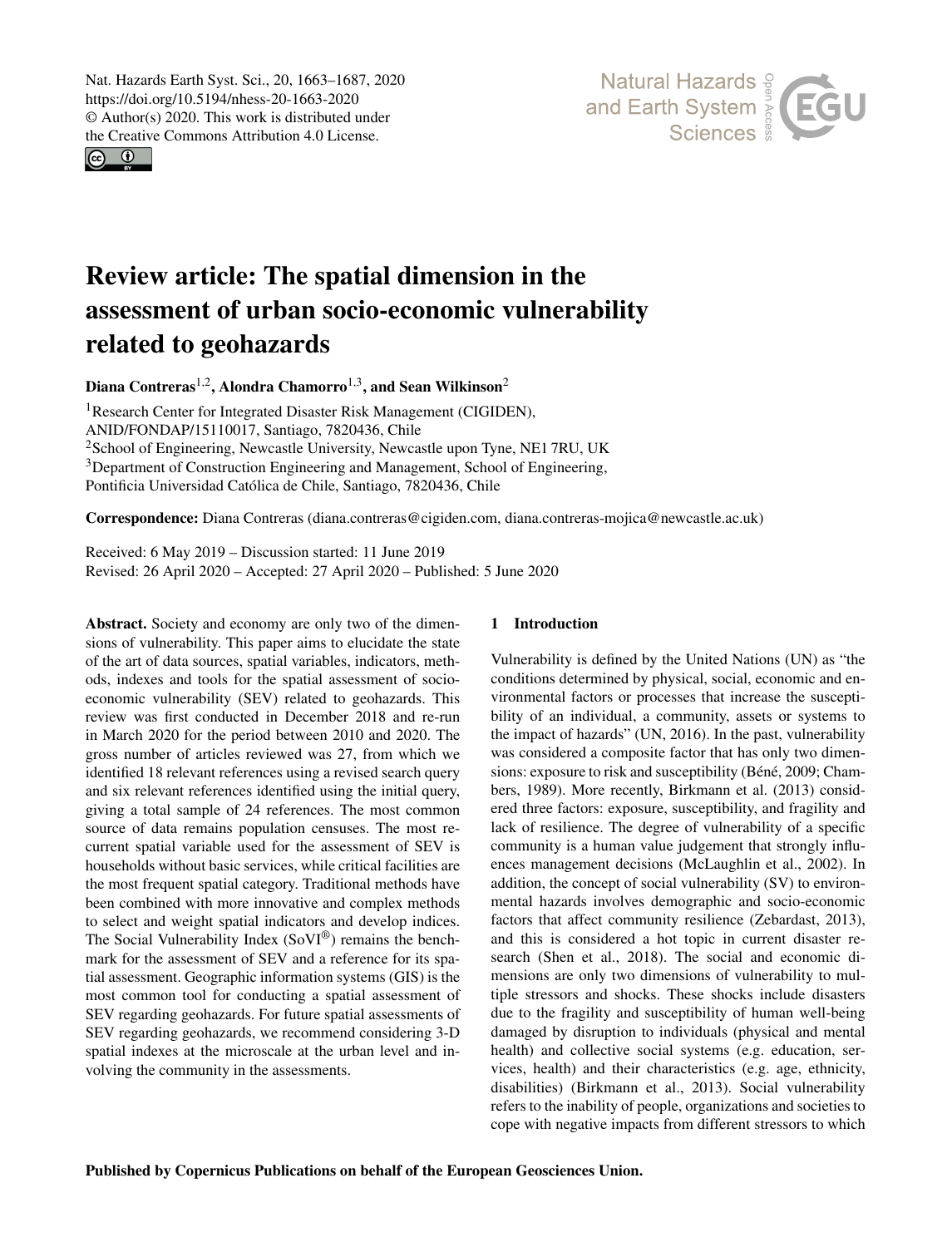they are exposed (Eidsvig et al., 2014; Kuhlicke et al., 2011; Myers et al., 2008; Qasim et al., 2018). Typically, this inability results from pre-existing conditions that reduce a society's ability to prepare and recover from disasters (Alcorn et al., 2013; Cutter and Finch, 2008; Eidsvig et al., 2014; Zebardast, 2013; Zhou et al., 2014). Social vulnerability additionally identifies sensitive populations that are less prepared to respond, cope with and recover from a disaster (Zebardast, 2013), such as low-income populations, women, pregnant women, children under 5 years of age, elderly above 65 years of age (Bereitschaft, 2017a; Zhou et al., 2014), and physically and/or mentally challenged individuals (Contreras and Kienberger, 2012). Other vulnerable population groups are people with linguistic, cultural and spatial barriers (Eidsvig et al., 2014), such as migrants (Yuan et al., 2019a), rural population, people without post-secondary education (Bereitschaft, 2017a; Cutter et al., 2003; Eidsvig et al., 2014), high-density population (Cutter et al., 2003; Eidsvig et al., 2014) and public transport captives (Bereitschaft, 2017a).

The concept of SV is complex and dynamic, changing over time and space and is therefore not easily captured by a single variable (Cutter and Finch, 2008; Zebardast, 2013). It represents the multidimensionality of disasters by focusing attention on the totality of relationships in a given social situation, which, in combination with environmental forces, such as geohazards, result in a disaster (Oliver-Smith, 2003). Social vulnerability attracts less attention from researchers because many challenges are implied in its quantification (Qasim et al., 2018). Power relationships that exclude certain individuals or groups from benefiting from disaster risk reduction (DRR) or post-disaster recovery efforts are examples of SV (Contreras et al., 2011). These power relationships manifest between individuals or socio-economic groups in the framework of institutions or culturally determined dialogues about stressors (Warmer et al., 2007).

The economic dimension of vulnerability is the predisposition for the loss of economic value from damage to physical assets (Birkmann et al., 2013) and/or business interruption (activities, services or delivery of products). The assessment of SV is orientated to cast light on the most susceptible groups of a population to impacts of a disaster in both the spatial and temporal dimensions (Zhou et al., 2014). Another important aspect to consider is the relationship between social and economic dimensions because, according to Noy (2009), no evidence exists of a correlation between consequences of disasters, such as the number of fatalities or affected population, and GDP growth. Nevertheless, the same author indicates that the degree of damage due to a disaster will negatively influence GDP growth. Thus, Noy (2015) proposes integrating the number of fatalities and injuries with financial damage due to a disaster using a model similar to the estimation of disability-adjusted life years (DALYs). His index accounts for the number of human years lost as a result of the damage. The spatial dimension of socio-economic vulnerability (SEV) recognizes

that people and groups of similar characteristics tend to occupy the same or similar areas, while the temporal dimension of SEV makes reference to people's degree of vulnerability, which can change depending on age, life situation and season (Wisner and Uitto, 2009). To include urban vulnerability assessment into a spatial plan requires strategic, technical, substantial and procedural integration (Hizbaron et al., 2012). According to Ebert et al. (2009), a spatial indicator of SV is an SV indicator with a physical component. Housing structures and the built environment were previously included by Shuang-Ye et al. (2002) in a geographic information systems (GIS)-based study of SV. The link between transportation infrastructure and land use had been already studied by Clark et al. (1998). The physical conditions were considered indicative of the social ones by Rashed and Weeks (2003). Kienberger et al. (2009) proposed a methodology for the spatial quantification of vulnerability and the identification of vulnerability units built upon the "geon" concept, which is a framework for the clustering of homogeneous spatial information. Khazai et al. (2013) developed a sector-specific vulnerability index (IVI), which included transport dependency indicators made up by the spatial variables, such as freight transport volume on roads and freight transport volume on railways; this index also included the spatial variable of customer proximity as part of the indicator demand dependency.

In the context of disaster risk management and in the context of exposure and impact assessment, the accuracy and reliability of input data are two of the most important factors (Aubrecht et al., 2013). Data constraints play a key role in the results of the SEV assessment, with the number of variables changing the assessment and the inclusion of additional variables enhancing its precision and enabling the proper presentation of SV assessment (Gautam, 2017). Thus, the assessment of vulnerability must be based on indicators and proxy indexes (Qasim et al., 2018) that can guarantee objectivity and provide quantitative metrics to compare different places (Cerchiello et al., 2018). Indicators and indexes are defined as single qualitative or indirect quantitative measures of a characteristic (Chen, 2016) or a real phenomenon (Fekete, 2009) resulting from systematically observed facts (OECD, 2008). Indicators transform complex data into manageable units of information for performance, change and achievement assessment (Grace and Edwin, 2009). Indicators also summarize technical information into indexes, simplifying comprehension (Simpson and Katirai, 2006). The most important factor for indicator selection is the availability of data. A lack of data can lead to reliance on variables that may not be the most accurate indicators of vulnerability (Zhou et al., 2014). Vulnerability indicators are complex measures of a part of what constitutes a community. Scientific literature has identified groups of social and economic indicators, which when combined with physical and land data are useful for vulnerability assessments of communities (King, 2001). The use of these indicators has primarily been applied to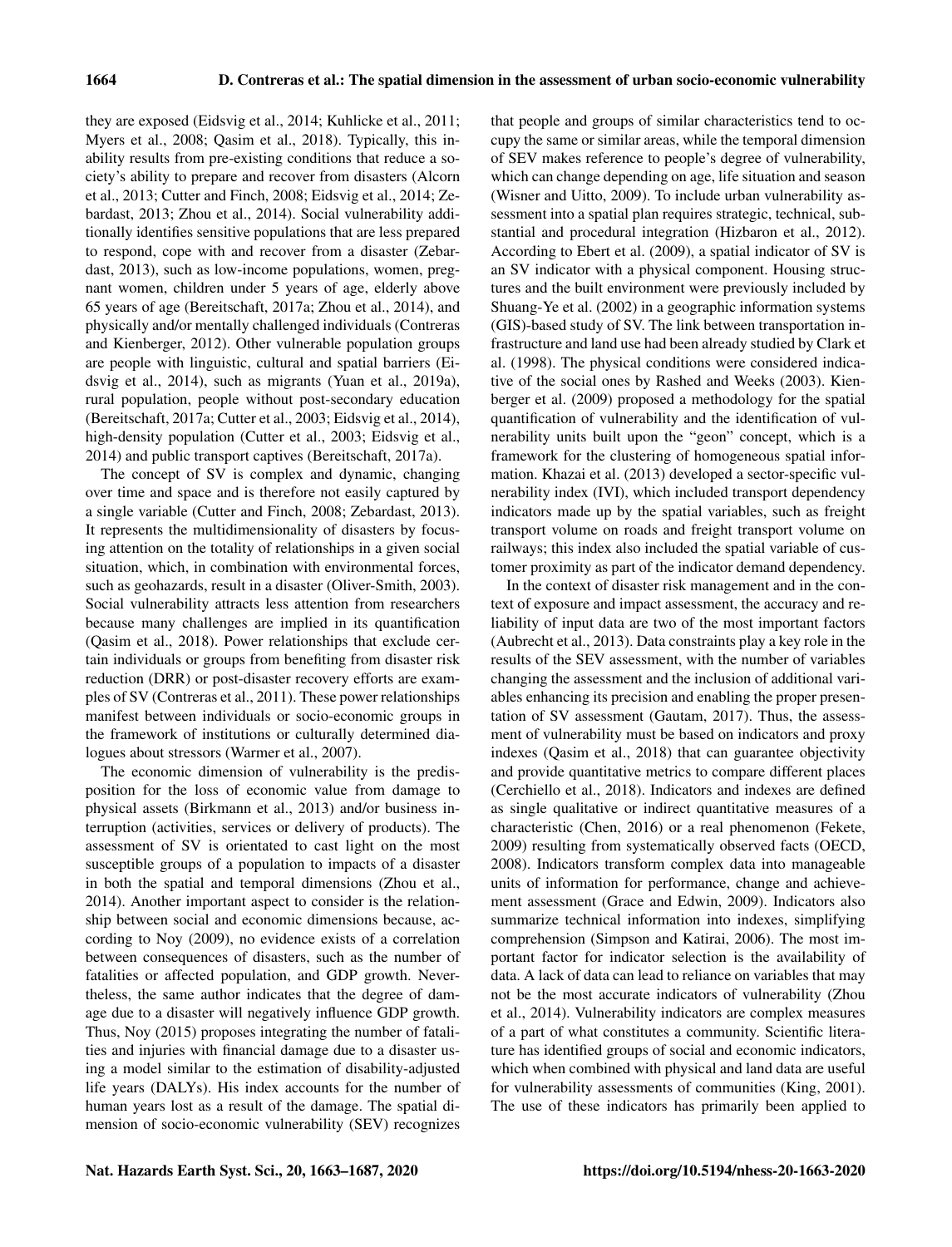the assessment of adaptive capacity and vulnerability (Chen, 2016).

Indexes are built up with these indicators and later mapped to display the different categories of vulnerability in each administrative zone, limiting the spatial dimension to this stage. The construction of an index implies selection of indicators, indicator normalization and weighting, and aggregation into an index (OECD, 2008) that must collectively represent aspects of a society's ability to prepare for, deal with and recover from a disaster (Eidsvig et al., 2014). The most sensitive step for constructing an index is the weighting of indicators. This can be undertaken either using participatory approaches, such as the analytic hierarchy process (AHP), the budget allocation process, statistical assessment like the principal component analysis (PCA), or factor analysis (FA) (Eidsvig et al., 2014; OECD, 2008). Weighting individual indicators is a major challenge for constructing a composite indicator for vulnerability (Adger et al., 2004; Zebardast, 2013). The objectives of indicator weighting are, first, to investigate any correlation among indicators to detect overlapping information and, second, to select a suitable weighting and aggregation approach for the final index calculation. Different weightings show varied spatial vulnerability patterns (Papathoma-Kohle et al., 2019); however, independent of the method applied, after comparing 106 studies for index construction with respect to risk assessment, Beccari (2016) found that the most common approach used  $(41.5\%)$  was the "equal weights" method. Eventually, the accuracy of SV assessment relies on the accuracy of input data (Yuan et al., 2019a) and not on the weighting method. After being weighted, indicators can be aggregated using additive, multiplicative, or decision rule models (Eidsvig et al., 2014). The method of aggregation is one of the most pressing problems in developing composite vulnerability indices (Rygel et al., 2006).

Composite indicators have been commonly employed by researchers, planners and disaster managers for vulnerability assessments (Yuan et al., 2019a). Cutter et al. (2003) have constructed an index of SV called SoVI® for environmental hazards in the USA using a FA approach computed in a summary score based on an additive model. In the framework of the Methods for the Improvement of Vulnerability Assessment in Europe (MOVE) project, variables were grouped into single and composite indicators (Vinchon et al., 2011). In the case study area of Salzburg (Austria), an expertbased approach was chosen, and several experts were asked to allocate weights according to the contribution of each variable to the vulnerability of floods (Contreras and Kienberger, 2011). Other composite indicators useful for the vulnerability assessment are the Prevalent Vulnerability Index (Cardona, 2005), Environmental Sustainability Index (Esty et al., 2005) and Human Development Index (UNDP, 2010). All of these indexes face challenges when assessing vulnerability indicators, such as ranking socio-economic data on an interval scale, dealing with temporal aspects (day–night changes), choosing the most suitable data resolution to avoid the "modifiable areas unit problem" (MAUP) (Openshaw, 1983), deciding how to allocate a meaningful value to socio-economic variables and how these aspects together affect the vulnerability assessment of each case study area (McLaughlin et al., 2002). The compilation of all of the SV indicators used through time was undertaken by Fatemi et al. (2017); however, they neither included the spatial dimension in their systematic review nor focused exclusively on geohazards as in this research.

Quantitative measures to develop indicators can be spatially explicit and based on spatial variables, such as location, area, range, distance, direction, spatial geometries and patterns (Unwin, 1996), spatial connectivity, mobility (Béné, 2009), isolation, diffusion, distribution, spatial association, spatial interaction, spatial evolution, spatial synthesis, and scale of the affected area and surroundings (Béné, 2009; Buzai and Villerías Alarcón, 2018; Contreras et al., 2013; Meentemeyer, 1989). The geographic patterns in vulnerability can increase due to spatial interactions, while additional patterns within these components may be related to the nature of vulnerability stemming from a specific hazard (Amram et al., 2011). The main aim of this research is to elucidate the state of the art of data sources, spatial variables, indicators, methods, indexes and tools for the assessment of the SEV related to geohazards in urban environments. Geohazards can be endogenic, such as earthquakes, tsunamis, and volcanic eruptions, and exogenic, such as landslides, soil erosion, and land degradation. We particularly focus on these phenomena for two reasons: first, geohazards are the natural phenomena that have produced the highest quantity of losses in recent years in urban environments (particularly earthquakes) and, second, because geohazards are the phenomena addressed by the institutions involved in the present research.

The Indian Ocean tsunami in 2004, as a result of its large impact area, reignited the research community's interest in spatial vulnerability analyses, illuminating the problems faced by low-income population after disasters (Fekete, 2012). This approach was aligned with the Hyogo Framework for Action (UNISDR, 2007) and confirmed by Gautam (2017), who notes that after 2005 a focus on construction and mapping of the SV index intensified. Thus, the use of geographic information systems (GIS) to collect and process data related to hazards and vulnerability was found very suitable (Fekete, 2012). Major earthquakes that occurred during the same period as this systematic review (2010–2020), e.g. Chile (2010), New Zealand (2010 and 2011), Nepal (2015), Mexico (2017), Albania (2019) and Croatia (2020), demonstrate the vulnerability of urban areas to seismic damage (Armaş et al., 2017).

This research reviews case study areas, data sources, spatial variables, indicators, methods, indexes and tools used in the spatial assessment of SEV vulnerability by different authors in the period between 2010 and 2020. This systematic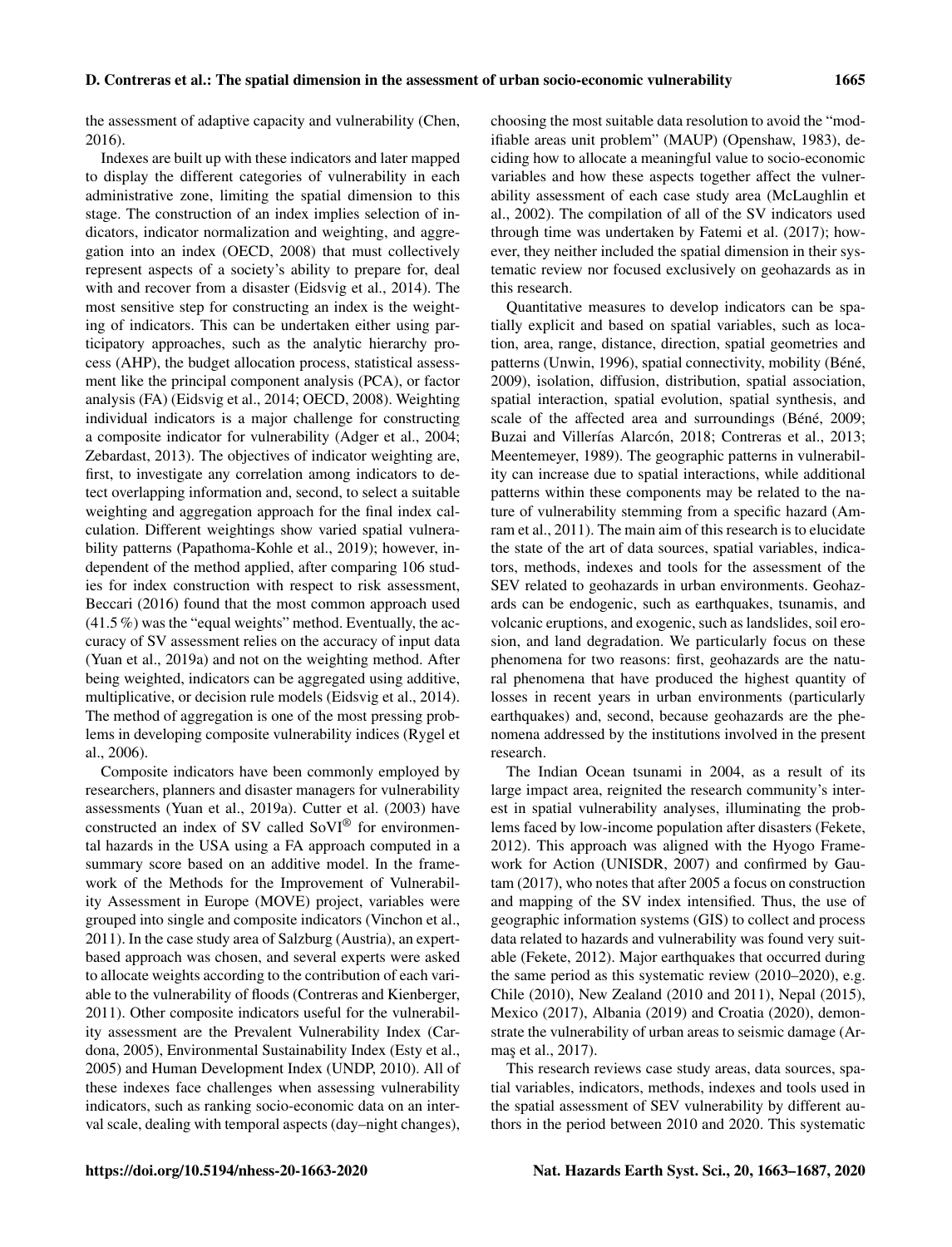review aims to evaluate the literature to identify patterns and trends, as well as research gaps, in order to recommend new research areas. This article aspires to guide scientists who want to perform any spatial assessment of SEV vulnerability. Socio-economic vulnerability is dynamic and changes across spatial and temporal scales, depending on demographic, geographic, economic and cultural factors. Hence, no one-sizefits-all approach exists to measure and reduce SV (Zhou et al., 2014). This paper is divided into six sections. The introduction is the first section and includes a literature review. The second section, on methods, elaborates on the criteria for selecting the articles that comprise the systematic review and the format of the presentation of results. The third section focuses on the results. The fourth section includes discussion of the results supported by literature, and the fifth section contains conclusions, with recommendations proposed in the sixth section.

## 2 Methods

A systematic review searches for, appraises and synthesizes research evidence (Grant and Booth, 2009). In the present research, the systematic review was conducted to elucidate the state of the art of data sources, spatial variables, indicators, methods, indexes and tools for the spatial assessment of the SEV related to geohazards, which we consider is covered in the period between 2010 and 2020. Thus, the main research question is as follows: what is the state of the art of the spatial assessment of SEV to geohazards in urban environments?

This review was conducted in December 2018 and re-run during the revision process in March 2020. For this research, Clarivate Analytics and Scopus (Elsevier) were the sources of selected literature given their functionalities for running the search query. We limited the query to articles published in academic journals because they typically are rigorous in the selection of their publications and therefore contain a complete and accurate description of methodologies and consistent results. The terms selected for the search query refer to vulnerability in the socio-economic dimension; the spatial variables listed by Meentemeyer (1989), Béné (2009), Contreras et al. (2013), and Buzai and Villerías Alarcón (2018); and the aforementioned endogenic and exogenic geohazards. Based on several screenings, to refine the search strategy, we opted to exclude terms that were not related to geohazards and were recurring in the titles, abstracts and keywords of the resulting references. The final set of terms included and excluded in the search query is listed in Table 1, and the scheme of the methodology applied is depicted in Fig. 1.

The findings will be presented in the results section in tables relating to selected references, data sources, spatial variables, indicators, methods, spatial indexes and tools. Table 2 is structured into five columns, namely author, year, research objective, geohazard addressed and country where the case study area of the paper is located. The authors are listed from the most recent reference to the oldest one. Tables 3–7 are mainly structured into two columns: the first column lists data sources, spatial variables, indicators, methods and indexes. The second column contains the authors and the year of the publication in which the mentioned topics are addressed. Moreover, the references in these tables are also listed in reverse chronological order. The second column in Table 3 includes, in some cases, specific details of the data source used by the authors. Table 8 includes three columns: method, software and authors.

#### 3 Results

The gross number of articles identified using the search query was 29, having two matching references in Clarivate Analytics and Scopus (Elsevier): Kurnianto et al. (2019) and Eidsvig et al. (2014). Thus, eventually, we identified 27 references. Despite the precise search query, 11 references were discarded due to reasons explained as follows. In chronological order, the first reference discarded was Papathoma-Kohle et al. (2019) because they use variables in the physical dimension, rather than socio-economic variables. Two references from Yuan et al. (2019a, b) were identified by the search query as using the same method for the spatial assessment of SEV; therefore, we decided to select only one of them. Zhang and Huang (2018) address the topic of SV but not its spatial assessment, while Shen et al. (2018) focused on calculating the impact of disasters, rather than estimating SEV. The paper written by Goncalves and Vizintim (2017) was written in Portuguese, in which none of the authors are proficient. Postiglione et al. (2016) promote a culture of seismic risk prevention, rather than estimating SEV due to earthquakes. Alcántara-Ayala and Oliver-Smith (2014) present the activities undertaken by the ICL Latin American network (ICL LAB) related to capacity building to reduce risk due to landslides, with no specific emphasis on SEV. Khazai et al. (2014), in their book chapter, concentrate on modelling shelter needs and health impacts caused by earthquakes. Vilches et al. (2014) evaluate the socio-environmental effects of the 27 February 2010 tsunami in Chile, considering the SEV among other aspects, but they do not make use of any spatial variable, indicator, or index, which is similar to the vulnerability assessment relating to a tsunami in the town of Tirua (Chile) undertaken by Jaque Castillo et al. (2013). Six references from the previous search query carried out in 2018 and not identified in the refined search query were included in the list given their relevance due to the geohazards and spatial variables, indicators, and indexes that they address. The 24 references reviewed are listed in Table 2.

The most recurrent geohazards addressed among the selected papers are earthquakes, followed by landslides, volcanic eruptions, tsunamis and subsidence; detailed information about the number of literature references that tackle each hazard is depicted in Fig. 2. None of the references deal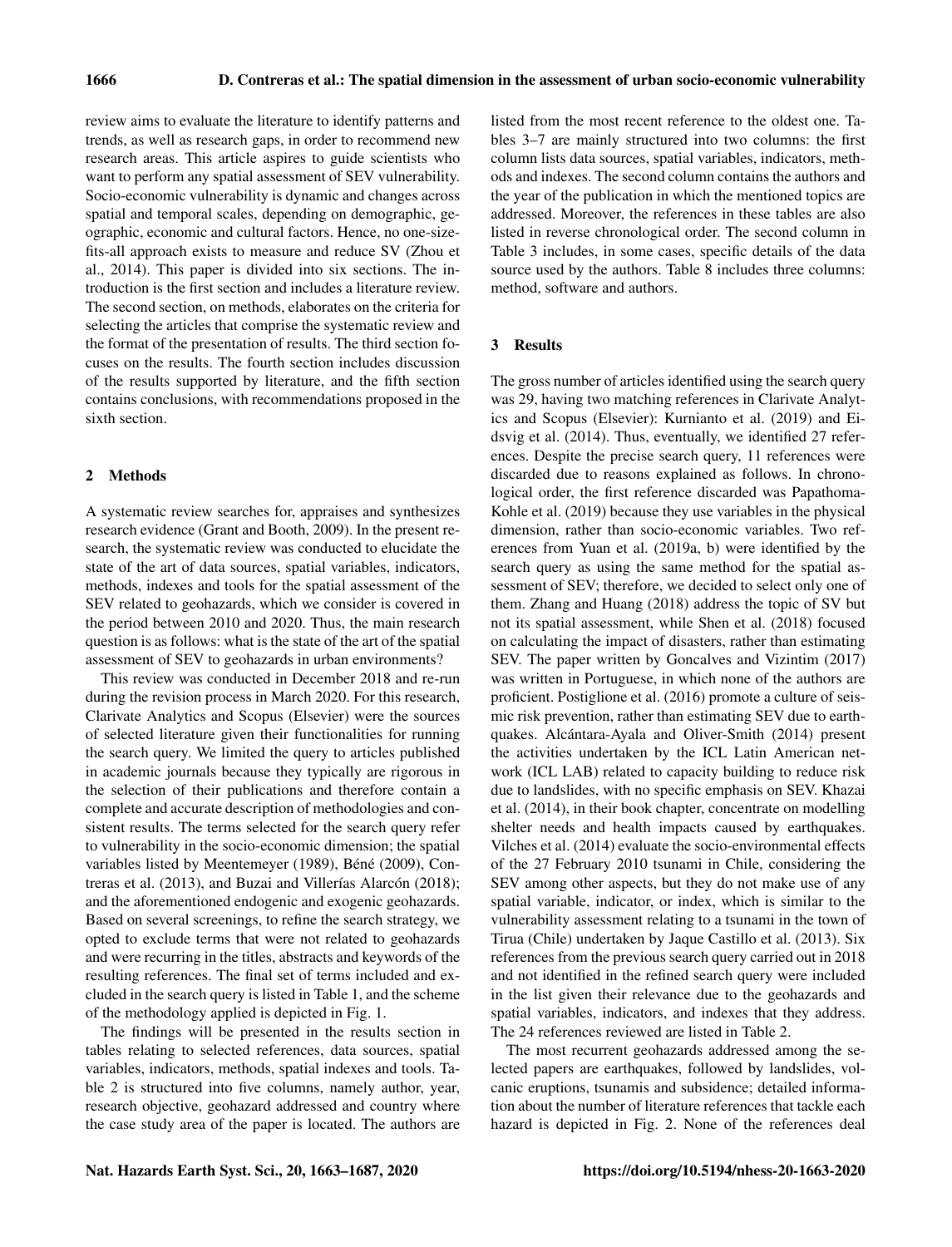

Figure 1. Methodology applied for the systematic literature review.

with soil erosion or land degradation. Case study areas selected from this set of papers are frequently located in Indonesia, China, Iran and the USA; detailed information about the number of literature references that have case study areas in these countries is shown Fig. 3. From the set of selected papers, the most common sources of data are population censuses, followed by satellite images, field observations, disaster databases, surveys, aerial photographs, and land use and land cover (LULC) maps. Other authors used high-definition (HD) videos, orthophotos, photographs, landslide susceptibility maps and volunteered geographic information (VGI). The complete set of data sources identified in this systematic review is listed in Table 3.

The most common spatial variables used for the spatial assessment of SEV between 2010 and 2020 are households without basic services (piped water connection, electricity, sewerage infrastructure, mobile phones, or landlines), location, critical facilities (fire stations and healthcare facilities),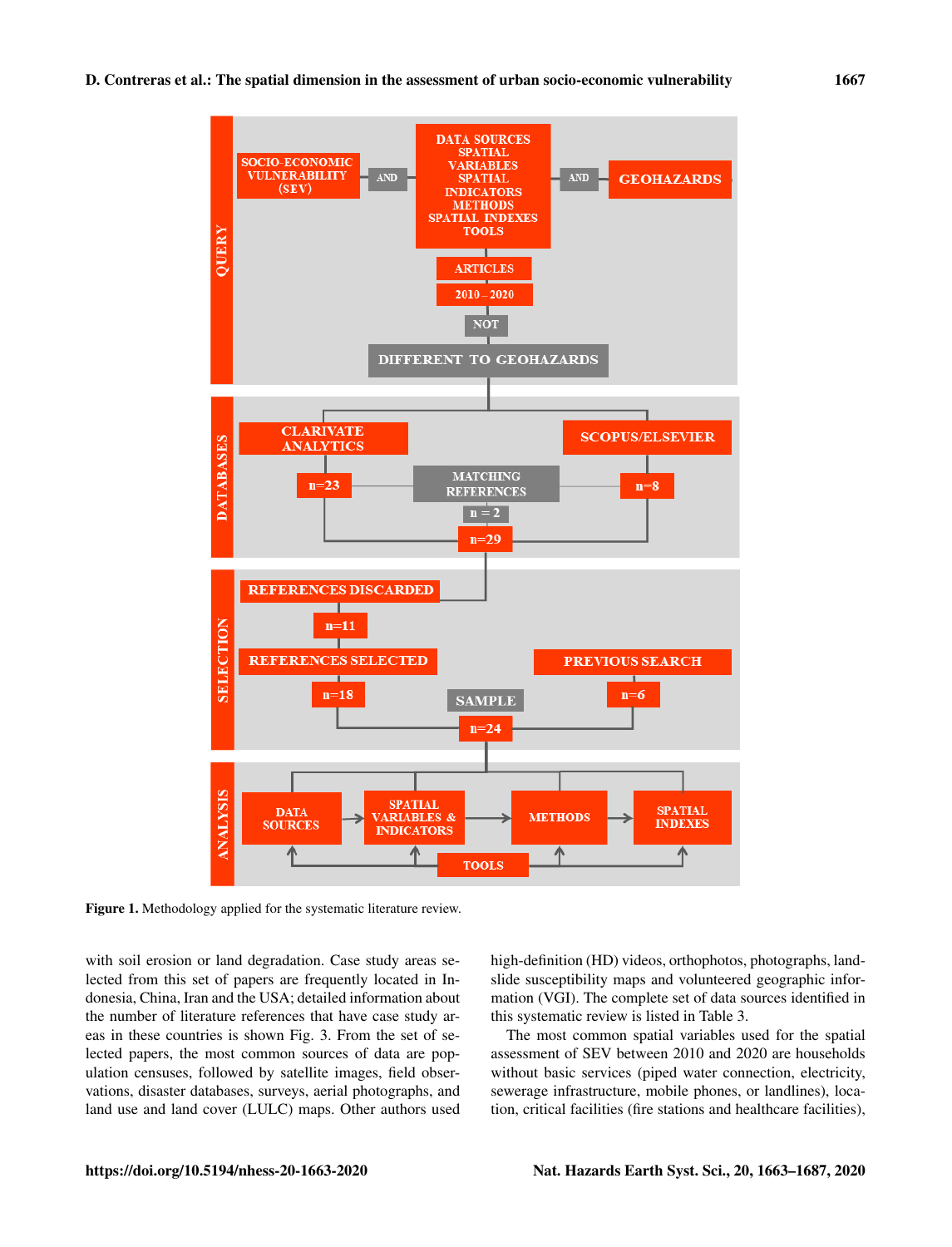

Figure 2. Number of literature references in the systematic review that address each geohazard.



Figure 3. Number of study areas per country addressed in the references identified through the systematic literature review.

distance from faults and causative faults, precarious housing (low-quality and/or precarious external walls, roofing, and floors), the total area of occupied space in the residences, and the presence of schools. The complete set of spatial variables identified in this systematic review is listed in Table 4.

Population density, housing density, hospital beds per 1000 people and living space per person are the most frequent spatial indicators of SEV. Global Moran's I and local indicators of spatial association (LISA), which are traditional indicators in the spatial assessment, were also identified in this systematic research. We also found indicators, such the access to environmental amenities and medical facilities, mobility, employed vs. unemployed density, and density of literate people among others. The complete set of spatial indicators identified in this systematic review is listed in Table 5.

Results extracted from the literature indicate that the most common methods in the last 10 years for the reduction of variables was principal component analysis (PCA) and for indicators weighting this was done via an analytic hierarchy process (AHP). The use of artificial neural networks (ANNs) has been gaining ground in the last 10 years as a method for the spatial assessment of SEV. Other methods include dasymetric population mapping, FA, ordinal logistic regression (OLR), spatial multi-criteria evaluation (SMCE) and analytic network processes (ANP). We also found hybrid methods that combine FA and ANP (known as F'ANP) and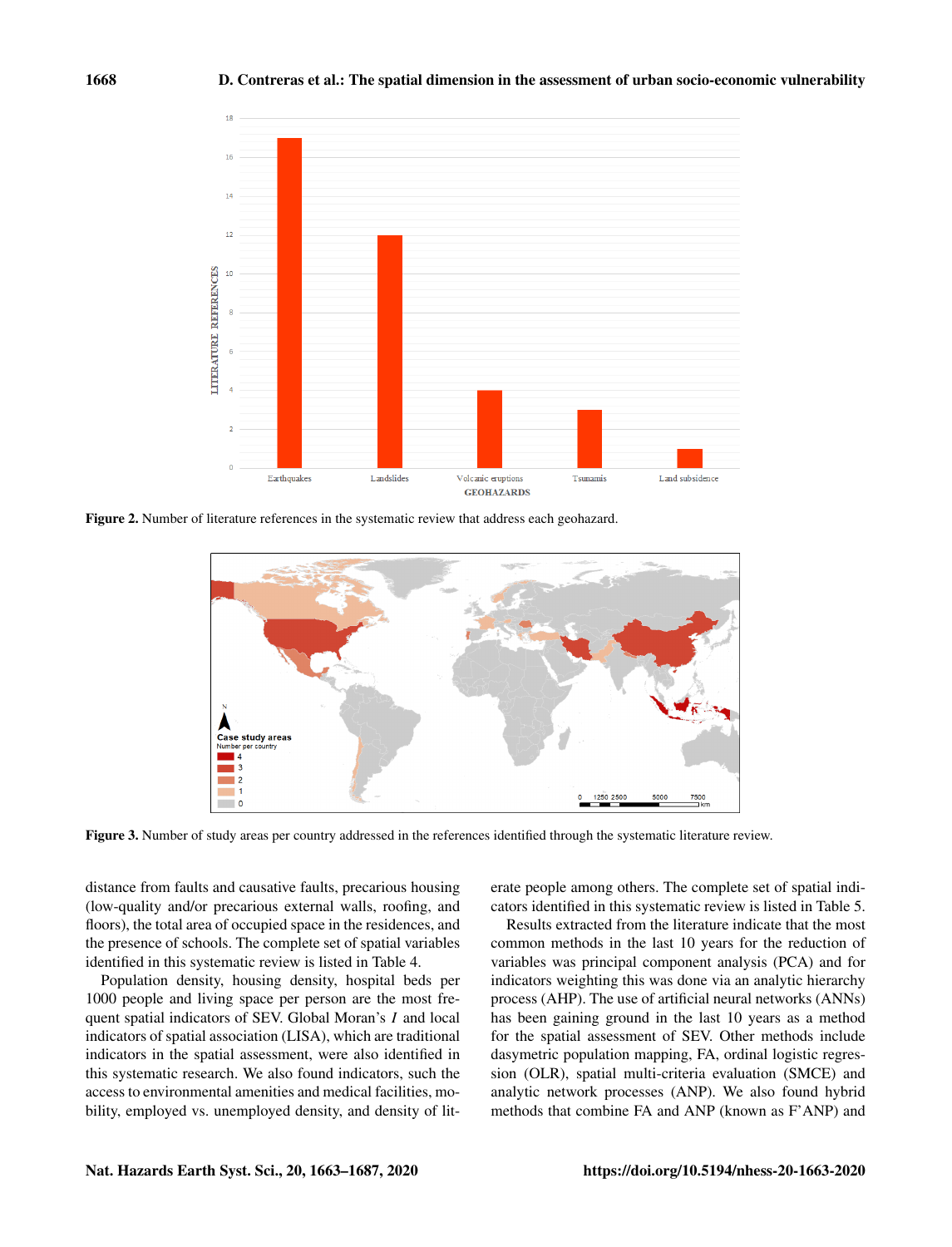#### D. Contreras et al.: The spatial dimension in the assessment of urban socio-economic vulnerability 1669

Table 1. Terms included and excluded to identify relevant literature references.

| D                   | Q                                 | Search terms                                                                                                                                                                                                                                                                                                                                                                                                                                                                                                                                                                                                                                                                                                                                                                                                                                                                       |
|---------------------|-----------------------------------|------------------------------------------------------------------------------------------------------------------------------------------------------------------------------------------------------------------------------------------------------------------------------------------------------------------------------------------------------------------------------------------------------------------------------------------------------------------------------------------------------------------------------------------------------------------------------------------------------------------------------------------------------------------------------------------------------------------------------------------------------------------------------------------------------------------------------------------------------------------------------------|
|                     | Topic                             | "social vulnerability" OR "economic vulnerability" OR "socioeconomic vulnerability" OR<br>"socio-economic vulnerability"                                                                                                                                                                                                                                                                                                                                                                                                                                                                                                                                                                                                                                                                                                                                                           |
|                     |                                   | <b>AND</b>                                                                                                                                                                                                                                                                                                                                                                                                                                                                                                                                                                                                                                                                                                                                                                                                                                                                         |
|                     | Topic                             | "area" OR "distance" OR "range" OR "distance" OR "direction" OR "spatial geometries"<br>OR "patterns" OR "spatial connectivity" OR "isolation" OR "diffusion" OR "spatial<br>association" OR "scale" OR "accessibility" OR "network" OR "cluster"                                                                                                                                                                                                                                                                                                                                                                                                                                                                                                                                                                                                                                  |
|                     |                                   | <b>AND</b>                                                                                                                                                                                                                                                                                                                                                                                                                                                                                                                                                                                                                                                                                                                                                                                                                                                                         |
| Clarivate analytics | Topic                             | "earthquakes" OR "tsunamis" OR "volcanic eruptions" OR "landslides" OR "soil erosion"<br>OR "land degradation"                                                                                                                                                                                                                                                                                                                                                                                                                                                                                                                                                                                                                                                                                                                                                                     |
|                     |                                   | <b>NOT</b>                                                                                                                                                                                                                                                                                                                                                                                                                                                                                                                                                                                                                                                                                                                                                                                                                                                                         |
|                     | Topic                             | "climate change" OR "ecological" OR "drought" OR "resilience" OR "debris" OR<br>"epidemiological" OR "substance" OR "behavioural" OR "evacuation" OR "recovery" OR<br>"pollution" OR "leptospirosis" OR "violence" OR "illness" OR "disease" OR "heat" OR<br>"crisis" OR "conflict" OR "deaths" OR "obesity" OR "criminal" OR "chemical" OR<br>"symptoms" OR "syndrome" OR "food insecurity" OR "air pollution" OR "stress" OR<br>"diabetes" OR "depressive" OR "alcohol" OR "cancer" OR "drugs" OR "palm oil" OR<br>"tobacco" OR "smoke" OR "storm" OR "psychometric" OR "cocaine" OR "toxic" OR<br>"palliative" OR "therapy" OR "HIV" OR "dengue" OR "ecosystem" OR "rheumatoid"<br>"arthritis" OR "nutritional" OR "malaria" OR "resources" OR "sexual activity" OR<br>"sexual health"                                                                                          |
| Scopus (Elsevier)   | Article title, abstract, keywords | (TITLE-ABS-KEY ("social vulnerability*" AND "economic vulnerability*") AND<br>TITLE-ABS-KEY ("socioeconomic vulnerability*") AND TITLE-ABS-KEY ("area" OR<br>"distance" OR "range" OR "distance" OR "direction" OR "spatial geometries" OR<br>"patterns" OR "spatial connectivity" OR "isolation" OR "diffusion" OR "spatial<br>association" OR "scale" OR "accessibility" OR "network" OR "cluster") AND TITLE-<br>ABS-KEY ("earthquakes" OR "tsunamis" OR "volcanic eruptions" OR "landslides" OR<br>"soil erosion" OR "land degradation") AND NOT TITLE-ABS-KEY ("climate change"<br>OR "ecological" OR "drought" OR "resilience" OR "debris" OR "epidemiological" OR<br>"substance" OR "behavioral" OR "evacuation" OR "recovery" OR "pollution" OR<br>"leptospirosis" OR "violence" OR "illness" OR "disease")) AND DOCTYPE (ar)<br>AND PUBYEAR $> 2009$ AND PUBYEAR $< 2021$ |

D: database. Q: query. \* These terms can be replaced by similar terms with the same effect.

others that combine fuzzy numbers with ANP, DEMATEL and PROMETHEE II (F-ADP). Other methods were simpler, such as an overlay analysis. The complete set of methods used by authors and identified in this systematic review is listed in Table 6.

The Social Vulnerability Index (SoVI<sup>®</sup>) remains the benchmark for the assessment of SEV and a reference for its spatial assessment. Nevertheless, indices such as Walk Scores® (Bereitschaft, 2017a) offer a proxy for the spatial assessment of SEV on a microscale urban level (street level) in three dimensions (3-D). The complete set of spatial indexes used by authors and identified in this systematic review is listed in Table 7.

The tools to carry out the spatial assessment of SEV were selected according to the identified spatial variable and indicators; the method used; and the indexes used, adapted, or developed. The most frequent tool for the spatial assessment of SEV is GIS, followed by statistical analyses undertaken in the statistical package for the social sciences (SPSS), remote sensing (RS) using the environment for visualizing images (ENVI), and programming languages and interactive databases, such as the retrieval of data for small areas by microcomputer (REDATAM) (CELADE, 2015). The complete list of tools used by the authors selected is found in Table 8.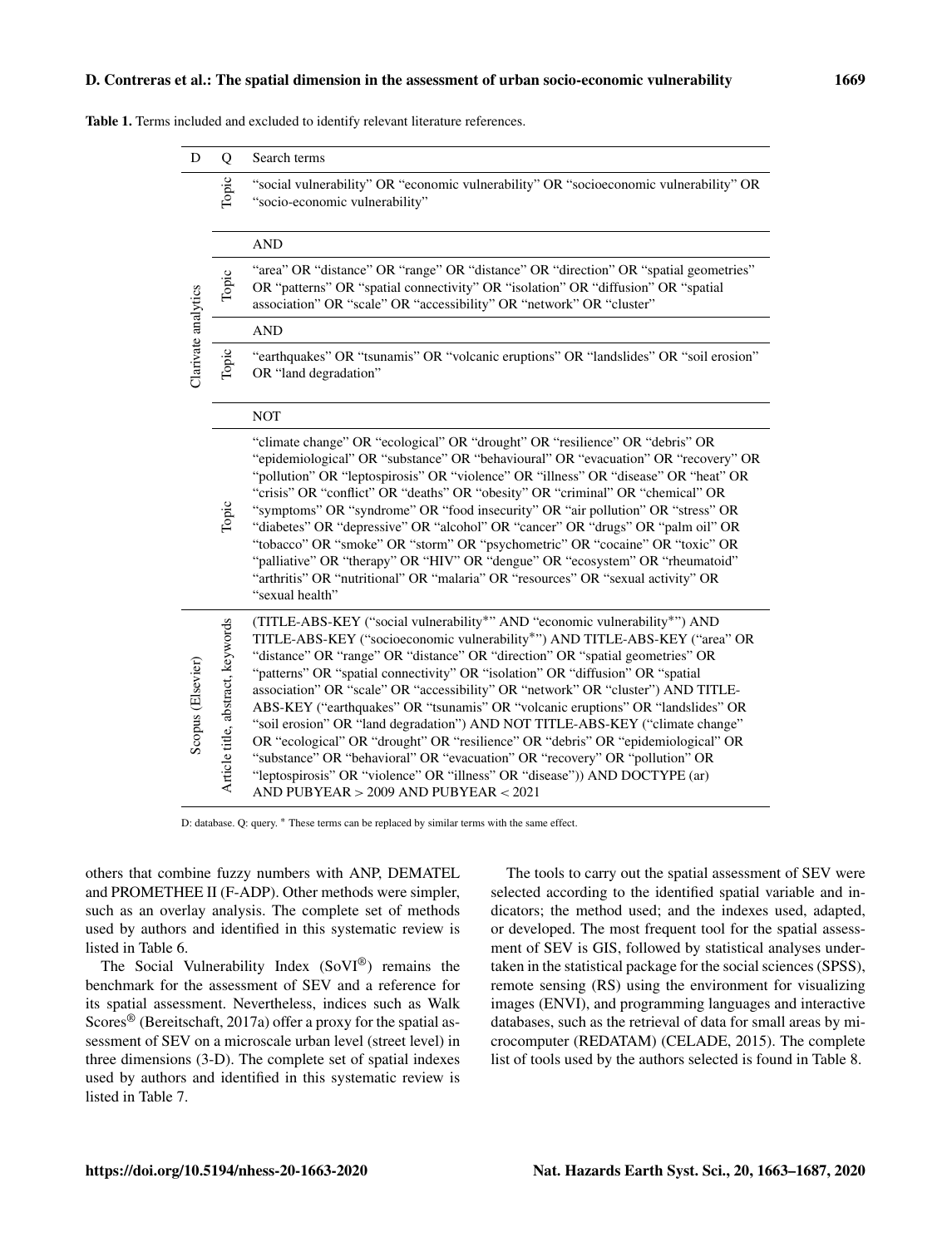| Author                                                                                                  | Year | Research objective                                                                                                                                                                                                                                 | Hazard                                                               | Country    |
|---------------------------------------------------------------------------------------------------------|------|----------------------------------------------------------------------------------------------------------------------------------------------------------------------------------------------------------------------------------------------------|----------------------------------------------------------------------|------------|
| Aksha, S. K., Resler, L.<br>M., Juran, L., and<br>Carstensen, L. W.                                     | 2020 | To introduce a model for spatial multi-hazard<br>risk assessment applied to Dharan, Nepal                                                                                                                                                          | Earthquakes,<br>floods and<br>landslides                             | Nepal      |
| Kurnianto, F. A.,<br>Ikhsan, F. A.,<br>Apriyanto, B., and<br>Nurdin, E. A.                              | 2019 | To assess the level of vulnerability to an<br>earthquake disaster in Lembang district, an area<br>in West Java that includes the Bandung basin                                                                                                     | Earthquakes                                                          | Indonesia  |
| Muir, J. A., Cope, M.<br>R., Angeningsih, L. R.,<br>Jackson, J. E., and<br>Brown, R. B.                 | 2019 | To explore whether return migration, compared<br>to other migration options, results in superior<br>improvements to mental health in the context of<br>disasters                                                                                   | Volcanic<br>eruptions                                                | Indonesia  |
| Rezaei-Malek, M.,<br>Torabi, S. A., and<br>Tavakkoli-<br>Moghaddam, R.                                  | 2019 | To prioritize disaster-prone areas that are known<br>as potential demand points (PDPs) given their<br>vulnerability under large-scale earthquakes                                                                                                  | Earthquakes                                                          | Iran       |
| Yuan, H. H., Gao, X.<br>L., and Qi, W.                                                                  | 2019 | To provide high spatio-temporal resolution<br>information on vulnerable populations and<br>population vulnerability using dasymetric<br>population mapping with a vulnerability index                                                              | Earthquakes                                                          | China      |
| Alizadeh, M., Alizadeh,<br>E., Kotenaee, S. A.,<br>Shahabi, H., Pour, A.<br>B., Panahi, M., Saro,<br>L. | 2018 | To apply an artificial neural network (ANN) and<br>geographic information system (GIS) for<br>estimating the social vulnerability to<br>earthquakes in the Tabriz city, Iran                                                                       | Earthquakes                                                          | Iran       |
| Qasim, S., Qasim, M.,<br>Shrestha, R. P., and<br>Khan, A. N.                                            | 2018 | To define the socio-economic determinants of<br>landslide risk perception in Murree hills of<br>Pakistan                                                                                                                                           | Landslides                                                           | Pakistan   |
| Ponce-Pacheco, A. B.<br>and Novelo-Casanova,<br>D. A.                                                   | 2018 | To estimate the levels of vulnerability and risk<br>of floods, earthquakes and subsidence of Valle<br>de Chalco Solidaridad (VCS) in Mexico                                                                                                        | Earthquakes,<br>floods and<br>subsidence                             | Mexico     |
| Armaş, I., Toma-<br>Danila, D., Ionescu, R.,<br>and Gavriş, A.                                          | 2017 | To develop an overall vulnerability index for<br>seismic hazard based on a spatial approach<br>applied to Bucharest, Romania                                                                                                                       | Earthquakes                                                          | Romania    |
| Bereitschaft, B.                                                                                        | 2017 | To explore inequity in neighbourhood<br>walkability at the microscale level related to<br>social vulnerability in terms of imageability,<br>enclosure, human scale, transparency,<br>complexity, tidiness and safety in Pittsburgh<br>streetscapes | Non-<br>walkability                                                  | <b>USA</b> |
| Gautam, D.                                                                                              | 2017 | To investigates social vulnerability to natural<br>hazards in Nepal at a district level                                                                                                                                                            | Droughts,<br>earthquakes,<br>epidemics,<br>floods and<br>landslides, | Nepal      |
| Chen, Y.                                                                                                | 2016 | To develop a set of valid and reliable indicators<br>to evaluate the regional land subsidence<br>disaster vulnerability in the Xixi-Chengnan area<br>in China                                                                                      | Land subsidence                                                      | China      |

Table 2. Articles identified and selected by the systematic review.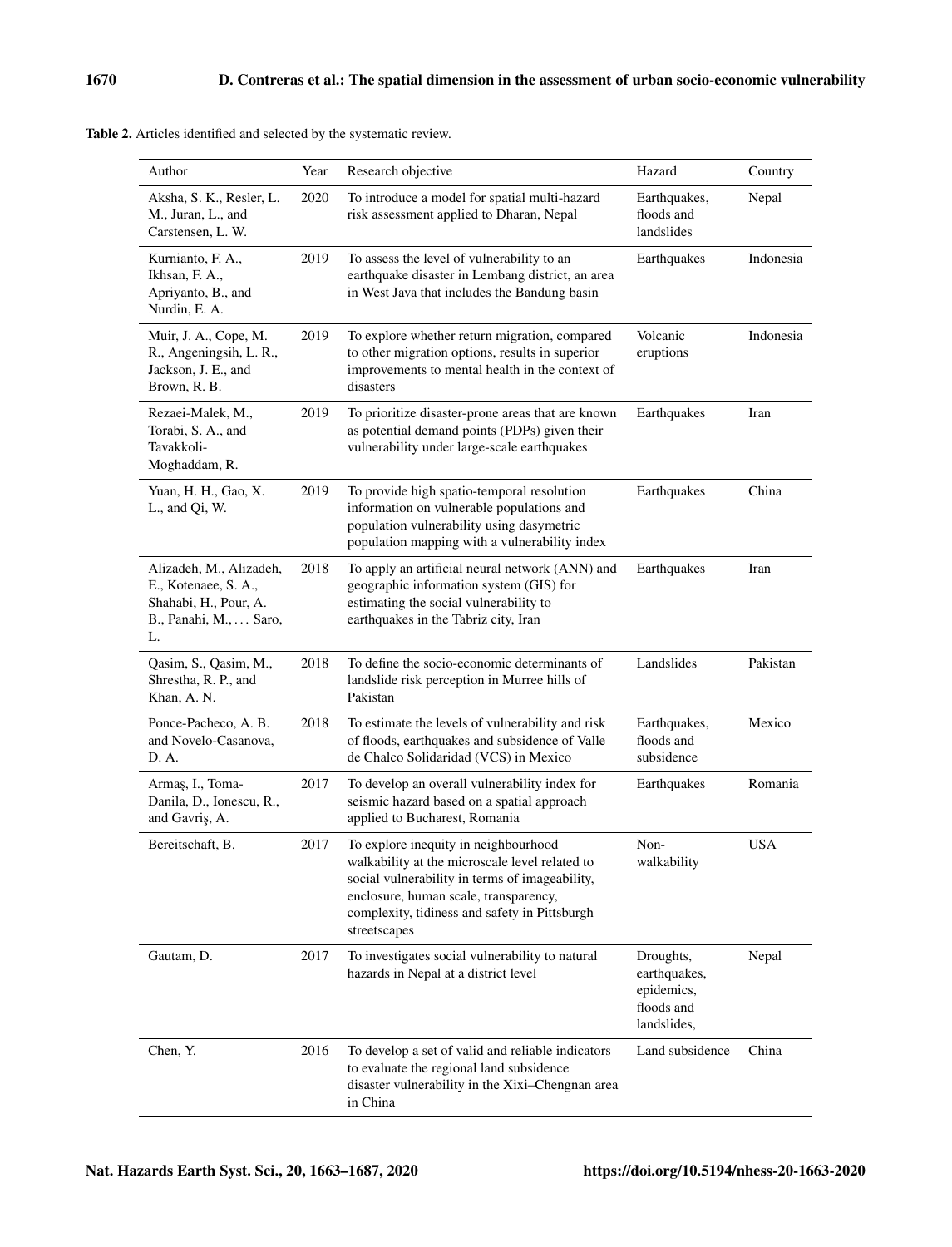Table 2. Continued.

| Author                                                                                                                         | Year | Research objective                                                                                                                                                                                                                                                                    | Hazard                                                                                                                                                                                     | Country                                                     |
|--------------------------------------------------------------------------------------------------------------------------------|------|---------------------------------------------------------------------------------------------------------------------------------------------------------------------------------------------------------------------------------------------------------------------------------------|--------------------------------------------------------------------------------------------------------------------------------------------------------------------------------------------|-------------------------------------------------------------|
| Garcia, R. A. C.,<br>Oliveira, S. C., and<br>Zezere, J. L.                                                                     | 2016 | To apply dasymetric cartography to improve<br>population spatial resolution and to assess the<br>potentially exposed population over large areas<br>to deep rotational landslides and compare the<br>results with those obtained with basic census<br>units (BCUs) as the data source | Landslides                                                                                                                                                                                 | Portugal                                                    |
| Maharani, Y. N., Lee,<br>S., and Ki, S. J.                                                                                     | 2016 | To propose the use of self-organizing maps<br>(SOM) approach to conducting the social<br>vulnerability assessment around the Merapi<br>volcano                                                                                                                                        | Volcanic<br>eruptions                                                                                                                                                                      | Indonesia                                                   |
| Castro, C. P., Ibarra, I.,<br>Lukas, M., Ortiz, J., and<br>Sarmiento, J. P.                                                    | 2015 | To assess the social vulnerability of informal<br>settlements in Iquique and Puerto Montt in Chile                                                                                                                                                                                    | Earthquakes,<br>floods,<br>landslides<br>and Tsunamis                                                                                                                                      | Chile                                                       |
| Ley-García, J., Denegri<br>de Dios, F. M., and<br>Ortega Villa, L. M.                                                          | 2015 | The aim is to identify visibility, invisibility and<br>amplification of "hazardscape" perception in the<br>city of Mexicali, Baja California, Mexico                                                                                                                                  | Earthquake,<br>landslide,<br>tsunami,<br>volcano,<br>cyclone,<br>thunderstorm,<br>heavy rainfall,<br>flood hail,<br>snow-freeze,<br>strong wind,<br>drought,<br>cold wave and<br>heat wave | Mexico                                                      |
| Eidsvig, U. M. K.,<br>McLean, A.,<br>Vangelsten, B. V.,<br>Kalsnes, B., Ciurean, R.<br>L., Argyroudis, S.,<br>Kaiser, G.       | 2014 | To propose a methodology to estimate socio-<br>economic vulnerability to landslides at the local<br>to regional scale using an indicator-based model                                                                                                                                  | Landslides                                                                                                                                                                                 | Andorra.<br>France,<br>Greece,<br>Norway,<br>and<br>Romania |
| Toké, N. A., Boone, C.<br>G., and Arrowsmith, J. R.                                                                            | 2014 | To construct a relative SV index<br>classification for Los Angeles to examine the<br>social condition within regions of significant<br>seismic hazard, including areas regulated as<br>Alquist-Priolo (AP) Act earthquake fault zones                                                 | Earthquakes,<br>landslides<br>and wildfires                                                                                                                                                | <b>USA</b>                                                  |
| Walker, B. B., Taylor-<br>Noonan, C., Tabbernor,<br>A., McKinnon, T. B.,<br>Bal, H., Bradley, $D_{1}, \ldots$<br>Clague, J. J. | 2014 | To model geophysical processes and<br>identification of socio-economically<br>disadvantaged populations in Victoria, British<br>Columbia                                                                                                                                              | Earthquakes                                                                                                                                                                                | Canada                                                      |
| Alcorn, R., Panter, K.<br>S., and Gorsevski, P. V.                                                                             | 2013 | To evaluate the spatial impact of a possible<br>future eruption using a GIS-based volcanic<br>hazard tool and to assess the social and<br>economic vulnerabilities of the area at risk                                                                                                | Volcanic<br>eruptions                                                                                                                                                                      | USA                                                         |
| Aubrecht, C.,<br>Özceylan, D.,<br>Steinnocher, K., and<br>Freire, S.                                                           | 2013 | To review available multi-level geospatial<br>information and modelling approaches from<br>local to global scales that could serve<br>practitioners and researchers in disaster-related<br>zones                                                                                      | Tsunami and<br>floods                                                                                                                                                                      | Austria,<br>Portugal,<br>Turkey and<br><b>USA</b>           |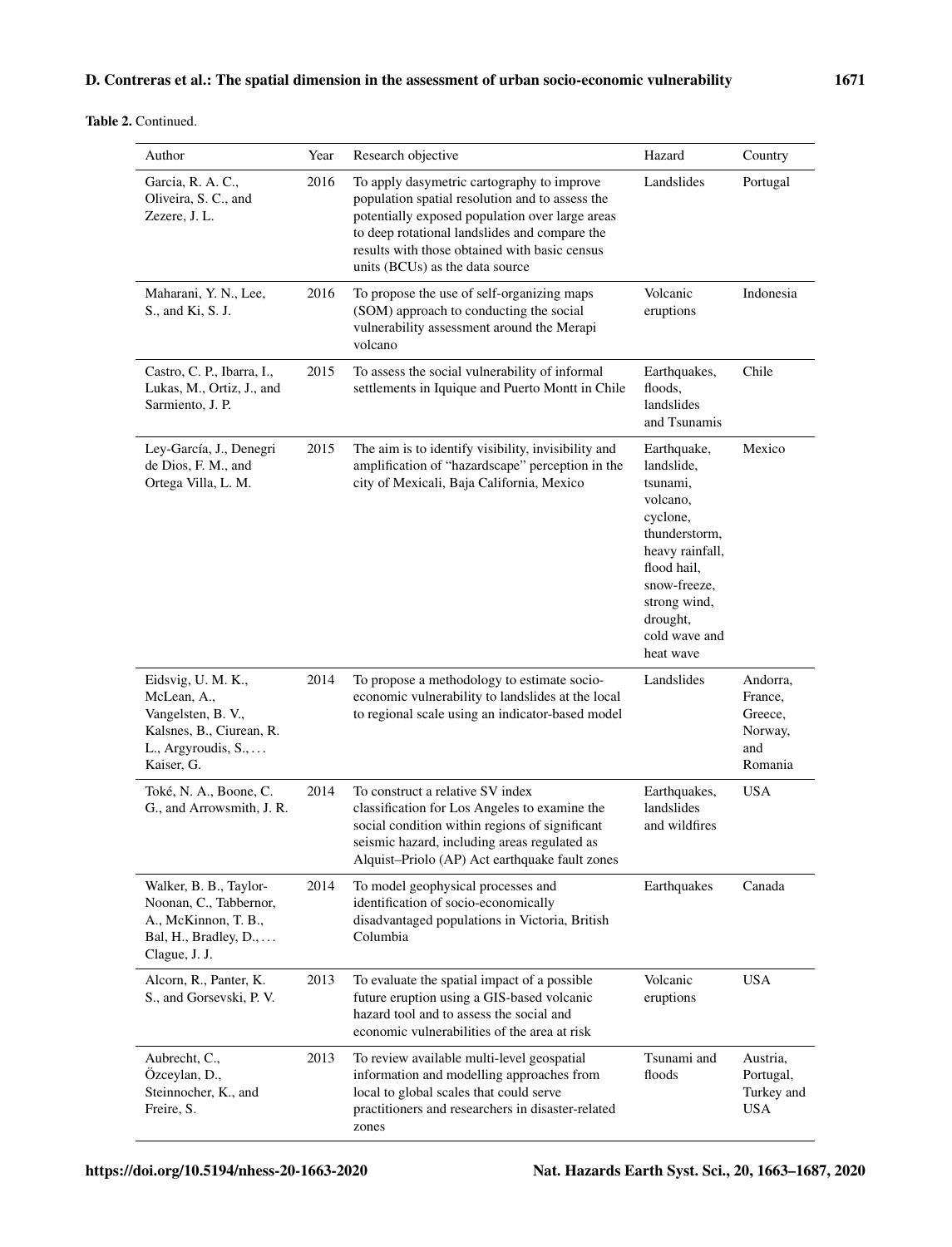| Author                                                                                        | Year | Research objective                                                                                                                                                   | Hazard      | Country     |
|-----------------------------------------------------------------------------------------------|------|----------------------------------------------------------------------------------------------------------------------------------------------------------------------|-------------|-------------|
| Zebardast, E.                                                                                 | 2013 | To develop a model that combines hybrid factor<br>analysis and analytic network process (F'ANP)<br>for constructing a composite social vulnerability<br>index (SOVI) | Earthquakes | <b>Iran</b> |
| Hizbaron, D. R.,<br>Baiquni, M., Sartohadi,<br>J., and Rijanta, R.                            | 2012 | To assess urban vulnerability due to seismic<br>hazard using a risk-based spatial plan                                                                               | Earthquakes | Indonesia   |
| Zeng, J., Zhu, Z. Y.,<br>Zhang, J. L., Ouyang,<br>T. P., Oiu, S. F., Zou,<br>Y., and Zeng, T. | 2012 | To introduce a new method to assess social<br>vulnerability for county-scale regions using<br>population density that is based on land use                           | Landslides  | China       |

#### 4 Discussion

For the purpose of the systematic review, we found that the Clarivate Analytics database more accurately identified the references for this systematic review and that it is more user-friendly than other databases. The lack of articles that tackle exogenic geohazards can be explained by the fact that we excluded from the search query words such as "climate change" OR "ecological" OR "drought", which are indirectly related to these phenomena. Nevertheless, considering that these geohazards usually take place in rural, rather than urban environments, they are not relevant for this research.

The literature references identified are based on a highly detailed search query to avoid bias. The query could be repeated any time and the results will be always the same, perhaps additional publications from 2020 could appear in the results. However, the total number of literature references reviewed was much higher than 24. Previously, based on a more general query not specifically focused on geohazards, we identified 235 literature references, from which we found 84 relevant references, 42 highly relevant references and finally 21 references that we selected to be reviewed at that moment. Eventually, given their relevance, we decided to keep six of these references identified previously using the first query. In the current version, we reviewed all 29 references, but eventually we selected 18 and discarded 11 for the reasons already explained in the results section. The case study areas of the selected papers confirm the findings from Shen et al. (2018) and also ours using the previous query, relating to the USA, China and Iran as major contributors to disaster research, together with Italy, Indonesia, Germany, Turkey, England, India and Spain in the topics of "prediction models", "social vulnerability" and "landslide inventory maps". Nevertheless, the references that use Indonesia as a case study area are focused on earthquakes and volcanic eruptions, not necessarily on the tsunami hazard, as was suggested by Shen et al. (2018). The reason to lead the research in those topics would be based on their degree of hazard considering that the USA, China and Indonesia are located along the Pacific Ring of Fire.

The research concentrated on the local level uses primary data collected via field observations, questionnaire surveys or focus groups with representative members of the community to assess vulnerability (Birkmann, 2006; Khazai et al., 2017; Sarkar and Vogt, 2015), while for global or regional scales, primary data are derived from satellite images, aerial photographs, LULC, landslide susceptibility maps, orthophotos, or VGI. Secondary data are obtained from population censuses, disaster databases and population datasets. For applications on the regional, national, international or worldwide scales, coarse-scale raster data on population patterns are appropriate, but for city or local scales, representation of higher spatial resolution is requested, such as fine-scale population grids that go to an individual building level (Aubrecht et al., 2013). Census data usually present national data at the municipal level. Census and land databases are highly demanded by planners and disaster managers. However, there are several problems associated with using large community databases, such as scale, data decay, relevance (King, 2001) and time constraints. Current data can easily change with the building of a new road or new houses (McLaughlin et al., 2002), and in the case of nomadic and/or geographically isolated groups these datasets are rarely available (Béné, 2009) but are necessary. Censuses are usually updated every 10 years on average, depending on the country, and some of the data could be altered by political biases. The surveys require significant resources, and the thematic scope is usually very narrow. These disadvantages can explain the strong demand for population data independent of administrative area, making it sometimes necessary to extract data from raster representations or using dasymetric mapping (Aubrecht et al., 2013; Garcia et al., 2016; Yuan et al., 2019a). Currently, data in 3-D can be also extracted from VGI, which is an alternative source of real-time information based on the concept of citizens as sensors (Cervone and Hultquist, 2018).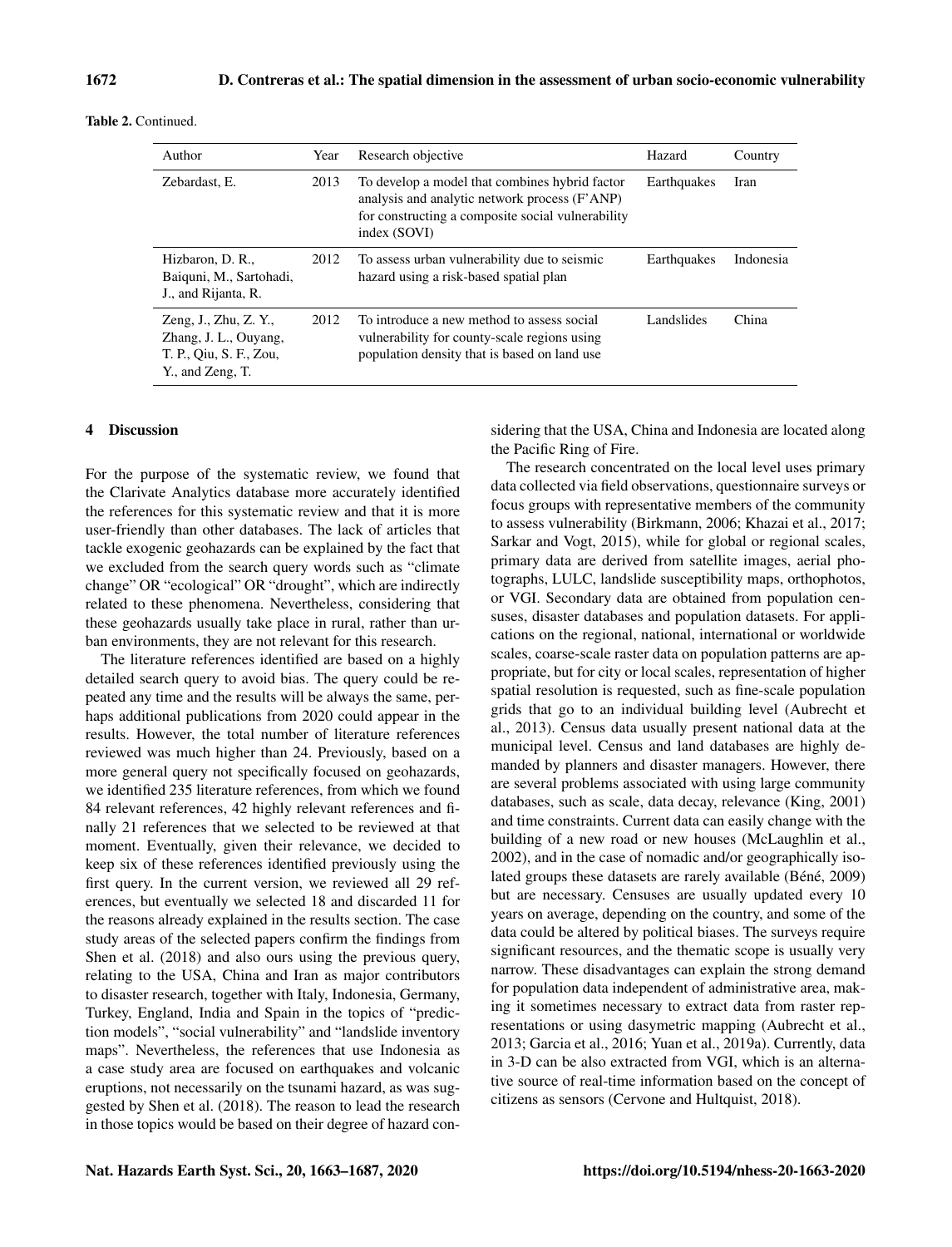Table 3. Data sources for the spatial assessment of socio-economic vulnerability assessments.

|                  | Data sources                                                                                                    | Authors                                                                         |  |  |
|------------------|-----------------------------------------------------------------------------------------------------------------|---------------------------------------------------------------------------------|--|--|
| Census data      | Nepal census                                                                                                    | Aksha, S. K., Resler, L. M., Juran, L., and<br>Carstensen, L. W. (2020)         |  |  |
|                  |                                                                                                                 | Ponce-Pacheco, A. B. and Novelo-Casanova, D. A.<br>(2018)                       |  |  |
|                  | City office of Dharan                                                                                           | Aksha, S. K., Resler, L. M., Juran, L., and<br>Carstensen, L. W. (2020)         |  |  |
|                  | National Institute of Statistics and<br>Geography                                                               | Ponce-Pacheco, A. B. and Novelo-Casanova, D. A.<br>(2018)                       |  |  |
|                  | Municipal Government of Valle de<br>Chalco Solidaridad                                                          | Ponce-Pacheco, A. B. and Novelo-Casanova, D. A.<br>(2018)                       |  |  |
|                  | Secretariat of Social Development of<br>Mexico                                                                  | Ponce-Pacheco, A. B. and Novelo-Casanova, D. A.<br>(2018)                       |  |  |
|                  | CBS 2011 Census                                                                                                 | Gautam, D. (2017)                                                               |  |  |
|                  | Xishan and Huishan<br><b>Statistical Yearbook 2008</b>                                                          | Chen, Y. (2016)                                                                 |  |  |
|                  | Population and Housing Census 2010                                                                              | Lin, W.-Y. and Hung, C.-T. (2016)                                               |  |  |
|                  | National Census 2011                                                                                            | Garcia, R. A. C., Oliveira, S. C., and Zezere, J. L.<br>(2016)                  |  |  |
|                  | <b>Statistics of Sleman Regency</b><br>https://slemankab.bps.go.id/<br>(last access: 26 May 2020)               | Maharani, Y. N., Lee, S., and Ki, S. J. (2016)                                  |  |  |
|                  | National census of population and VI of<br>housing                                                              | Castro, C. P., Ibarra, I., Lukas, M., Ortiz, J., and<br>Sarmiento, J. P. (2015) |  |  |
|                  | 2000 US Census Bureau                                                                                           | Toké, N. A., Boone, C. G., and Arrowsmith, J. R.<br>(2014)                      |  |  |
|                  | <b>Statistical Office of</b><br>Baden-Wuerttemberg                                                              | Khazai, B., Merz, M., Schulz, C., and Borst, D.<br>(2013)                       |  |  |
|                  | Regional Planning Board                                                                                         | Hizbaron, D. R., Baiquni, M., Sartohadi, J., and<br>Rijanta, R. (2012)          |  |  |
|                  | <b>Statistical Bureau</b>                                                                                       | Hizbaron, D. R., Baiquni, M., Sartohadi, J., and<br>Rijanta, R. (2012)          |  |  |
|                  | Armas, I., Toma-Danila, D., Ionescu, R., and Gavris, A. (2017)                                                  |                                                                                 |  |  |
|                  | Garcia, R. A. C., Oliveira, S. C., and Zezere, J. L. (2016)                                                     |                                                                                 |  |  |
|                  | Walker, B. B., Taylor-Noonan, C., Tabbernor, A., McKinnon, T. B., Bal, H., Bradley, D.,<br>Clague, J. J. (2014) |                                                                                 |  |  |
| Satellite images | WorldView-3                                                                                                     | Aksha, S. K., Resler, L. M., Juran, L., and<br>Carstensen, L. W. (2020)         |  |  |
|                  | ASTER-DEM                                                                                                       | Aksha, S. K., Resler, L. M., Juran, L., and<br>Carstensen, L. W. (2020)         |  |  |
|                  | PERSIANN-CDR                                                                                                    | Aksha, S. K., Resler, L. M., Juran, L., and<br>Carstensen, L. W. (2020)         |  |  |
|                  | Google Earth satellite images                                                                                   | Castro, C. P., Ibarra, I., Lukas, M., Ortiz, J., and<br>Sarmiento, J. P. (2015) |  |  |
|                  | <b>GDEM-ASTER</b>                                                                                               | Castro, C. P., Ibarra, I., Lukas, M., Ortiz, J., and<br>Sarmiento, J. P. (2015) |  |  |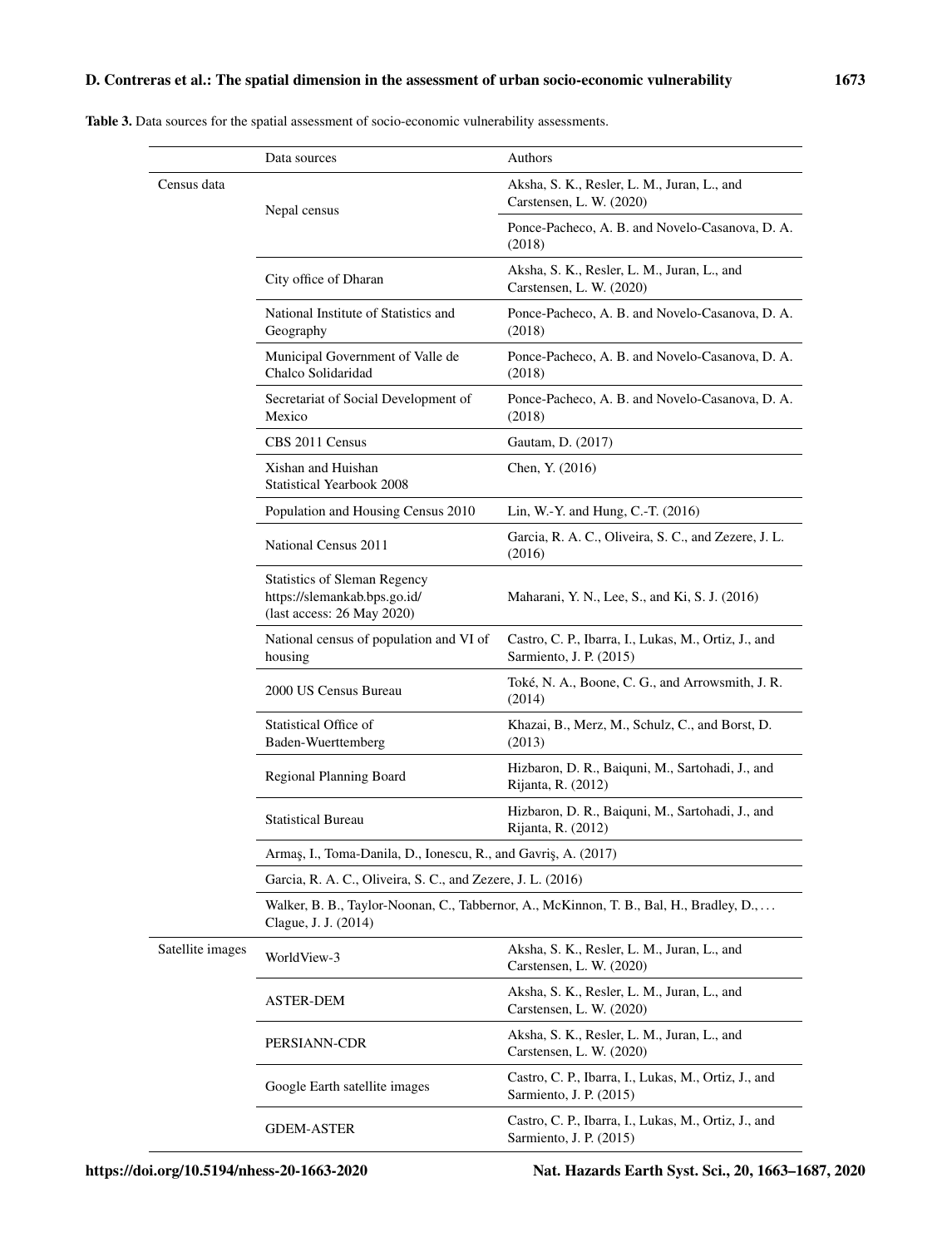## Table 3. Continued.

|                                                         | Data sources                                                                                                 | Authors                                                                                        |  |  |
|---------------------------------------------------------|--------------------------------------------------------------------------------------------------------------|------------------------------------------------------------------------------------------------|--|--|
| Satellite images                                        | LANDSAT                                                                                                      | Toké, N. A., Boone, C. G., and Arrowsmith, J. R.<br>(2014)                                     |  |  |
|                                                         | LandScan <sup>TM</sup>                                                                                       | Aubrecht, C., Özceylan, D., Steinnocher, K., and<br>Freire, S. (2013)                          |  |  |
|                                                         | <b>SPOT</b>                                                                                                  | Zeng, J., Zhu, Z. Y., Zhang, J. L., Ouyang, T. P.,<br>Qiu, S. F., Zou, Y., and Zeng, T. (2012) |  |  |
|                                                         | <b>IKONOS</b>                                                                                                | Aubrecht, C., Özceylan, D., Steinnocher, K., and<br>Freire, S. (2013)                          |  |  |
|                                                         | <b>NDVI</b>                                                                                                  | Aubrecht, C., Özceylan, D., Steinnocher, K., and<br>Freire, S. (2013)                          |  |  |
| Field observations                                      | L. (2018)                                                                                                    | Alizadeh, M., Alizadeh, E., Kotenaee, S. A., Shahabi, H., Pour, A. B., Panahi, M.,  Saro,      |  |  |
|                                                         | Ponce-Pacheco, A. B. and Novelo-Casanova, D. A. (2018)                                                       |                                                                                                |  |  |
|                                                         | Garcia, R. A. C., Oliveira, S. C., and Zezere, J. L. (2016)                                                  |                                                                                                |  |  |
|                                                         | Castro, C. P., Ibarra, I., Lukas, M., Ortiz, J., and Sarmiento, J. P. (2015)                                 |                                                                                                |  |  |
|                                                         | Hizbaron, D. R., Baiquni, M., Sartohadi, J., and Rijanta, R. (2012)                                          |                                                                                                |  |  |
| Disaster databases                                      | Indonesian Disaster Data Information<br>(DIBI)<br>http://dibi.bnpb.go.id/dibi/<br>(last access: 26 May 2020) | Maharani, Y. N., Lee, S., and Ki, S. J. (2016)                                                 |  |  |
|                                                         | Risk Atlas of the Municipality of<br>Mexicali 2011                                                           | Ley-García, J., Denegri de Dios, F. M., and Ortega<br>Villa, L. M. (2015)                      |  |  |
|                                                         | <b>DesInventar Database</b>                                                                                  | Ponce-Pacheco, A. B. and Novelo-Casanova, D. A.<br>(2018)                                      |  |  |
| <b>Surveys</b>                                          |                                                                                                              | Muir, J. A., Cope, M. R., Angeningsih, L. R., Jackson, J. E., and Brown, R. B. (2019)          |  |  |
|                                                         | Ponce-Pacheco, A. B. and Novelo-Casanova, D. A. (2018)                                                       |                                                                                                |  |  |
|                                                         | Qasim, S., Qasim, M., Shrestha, R. P., and Khan, A. N. (2018)                                                |                                                                                                |  |  |
|                                                         |                                                                                                              |                                                                                                |  |  |
| Aerial photograph                                       | Castro, C. P., Ibarra, I., Lukas, M., Ortiz, J., and Sarmiento, J. P. (2015)                                 |                                                                                                |  |  |
|                                                         | Toké, N. A., Boone, C. G., and Arrowsmith, J. R. (2014)                                                      |                                                                                                |  |  |
| LULC maps                                               | <b>CORINE</b>                                                                                                | Aubrecht, C., Özceylan, D., Steinnocher, K.,<br>Freire, S. (2013)                              |  |  |
|                                                         | HR Soil sealing layer                                                                                        | Aubrecht, C., Özceylan, D., Steinnocher, K., and<br>Freire, S. (2013)                          |  |  |
| Population datasets                                     | GPW/GPWv4                                                                                                    | Aubrecht, C., Özceylan, D., Steinnocher, K., and<br>Freire, S. (2013)                          |  |  |
|                                                         | <b>GRUMP</b>                                                                                                 | Aubrecht, C., Özceylan, D., Steinnocher, K., and<br>Freire, S. (2013)                          |  |  |
| HD video                                                | Bereitschaft, B. (2017)                                                                                      |                                                                                                |  |  |
| Orthophotos                                             | Armaş, I., Toma-Danila, D., Ionescu, R., and Gavriş, A. (2017)                                               |                                                                                                |  |  |
| Photographs                                             | Bereitschaft, B. (2017)                                                                                      |                                                                                                |  |  |
| Landslide<br>susceptibility map<br>(pixel terrain unit) | Garcia, R. A. C., Oliveira, S. C., and Zezere, J. L. (2016)                                                  |                                                                                                |  |  |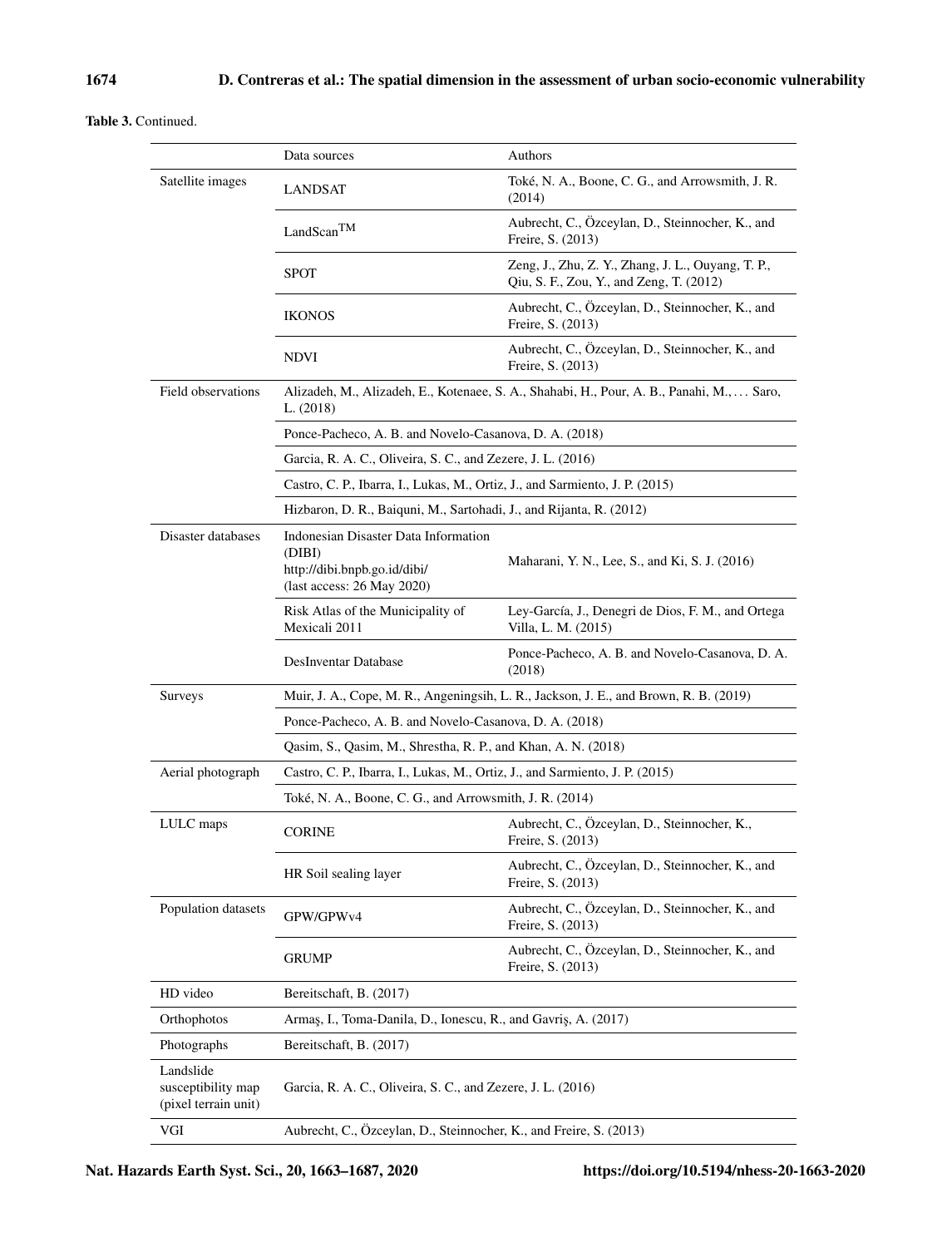| Spatial variables                                                                                                              | Authors                                                                                                                                                                                                                                                                                                                                                                                     |
|--------------------------------------------------------------------------------------------------------------------------------|---------------------------------------------------------------------------------------------------------------------------------------------------------------------------------------------------------------------------------------------------------------------------------------------------------------------------------------------------------------------------------------------|
| Households without piped water infrastructure<br>connections, electricity, sewerage<br>mobile phones or landlines              | Aksha, S. K., Resler, L. M., Juran, L., and Carstensen, L. W. (2020)<br>Ponce-Pacheco, A. B. and Novelo-Casanova, D. A. (2018)<br>Gautam, D. (2017)<br>Castro, C. P., Ibarra, I., Lukas, M., Ortiz, J., and Sarmiento, J. P. (2015)<br>Zebardast, E. (2013)                                                                                                                                 |
| Location                                                                                                                       | Kurnianto, F. A., Ikhsan, F. A., Apriyanto, B., and Nurdin, E. A. (2019)<br>Muir, J. A., Cope, M. R., Angeningsih, L. R., Jackson, J. E., and Brown, R. B. (2019)<br>Qasim, S., Qasim, M., Shrestha, R. P., and Khan, A. N. (2018)<br>Castro, C. P., Ibarra, I., Lukas, M., Ortiz, J., and Sarmiento, J. P. (2015)                                                                          |
| Critical facilities (fire stations,<br>hospitals, health services, medical<br>emergency services, medical<br>facilities, etc.) | Rezaei-Malek, M., Torabi, S. A., and Tavakkoli-Moghaddam, R. (2019)<br>Ponce-Pacheco, A. B. and Novelo-Casanova, D. A. (2018)<br>Eidsvig, U. M. K., McLean, A., Vangelsten, B. V., Kalsnes, B., Ciurean, R. L.,  Kaiser, G. (2014)<br>Alcorn, R., Panter, K. S., and Gorsevski, P. V. (2013)<br>Zeng, J., Zhu, Z. Y., Zhang, J. L., Ouyang, T. P., Qiu, S. F., Zou, Y., and Zeng, T. (2012) |
| Distance from faults and causative<br>faults                                                                                   | Rezaei-Malek, M., Torabi, S. A., and Tavakkoli-Moghaddam, R. (2019)<br>Hizbaron, D. R., Baiquni, M., Sartohadi, J., and Rijanta, R. (2012)                                                                                                                                                                                                                                                  |
| Household with low-quality and/or<br>precarious external walls, roofing,<br>and floors                                         | Aksha, S. K., Resler, L. M., Juran, L., and Carstensen, L. W. (2020)<br>Castro, C. P., Ibarra, I., Lukas, M., Ortiz, J., and Sarmiento, J. P. (2015)                                                                                                                                                                                                                                        |
| Total area of occupied space in the<br>residences                                                                              | Armaş, I., Toma-Danila, D., Ionescu, R., and Gavriş, A. (2017)<br>Zeng, J., Zhu, Z. Y., Zhang, J. L., Ouyang, T. P., Qiu, S. F., Zou, Y., and Zeng, T. (2012)                                                                                                                                                                                                                               |
| Schools                                                                                                                        | Alcorn, R., Panter, K. S., and Gorsevski, P. V. (2013)<br>Zeng, J., Zhu, Z. Y., Zhang, J. L., Ouyang, T. P., Qiu, S. F., Zou, Y., and Zeng, T. (2012)                                                                                                                                                                                                                                       |
| Families occupying rented houses                                                                                               | Aksha, S. K., Resler, L. M., Juran, L., and Carstensen, L. W. (2020)                                                                                                                                                                                                                                                                                                                        |
| Households per housing unit                                                                                                    | Zebardast, E. (2013)                                                                                                                                                                                                                                                                                                                                                                        |
| Households with $> 1$ family                                                                                                   | Aksha, S. K., Resler, L. M., Juran, L., and Carstensen, L. W. (2020)                                                                                                                                                                                                                                                                                                                        |
| City blocks                                                                                                                    | Yuan, H. H., Gao, X. L., and Qi, W. (2019)                                                                                                                                                                                                                                                                                                                                                  |
| Displaced, moved home, in<br>transition, moved on                                                                              | Muir, J. A., Cope, M. R., Angeningsih, L. R., Jackson, J. E., and Brown, R. B. (2019)                                                                                                                                                                                                                                                                                                       |
| Distance to volcanoes                                                                                                          | Kurnianto, F. A., Ikhsan, F. A., Apriyanto, B., and Nurdin, E. A. (2019)                                                                                                                                                                                                                                                                                                                    |
| Availability of evacuation roads                                                                                               | Ponce-Pacheco, A. B. and Novelo-Casanova, D. A. (2018)                                                                                                                                                                                                                                                                                                                                      |
| Active uses/occupied storefronts                                                                                               | Bereitschaft, B. (2017)                                                                                                                                                                                                                                                                                                                                                                     |
| Building colour and design variety                                                                                             | Bereitschaft, B. (2017)                                                                                                                                                                                                                                                                                                                                                                     |
| Building height and setback                                                                                                    | Bereitschaft, B. (2017)                                                                                                                                                                                                                                                                                                                                                                     |
| Building identifier variety                                                                                                    | Bereitschaft, B. (2017)                                                                                                                                                                                                                                                                                                                                                                     |
| Business type variety                                                                                                          | Bereitschaft, B. (2017)                                                                                                                                                                                                                                                                                                                                                                     |
| Contiguous street walls                                                                                                        | Bereitschaft, B. (2017)                                                                                                                                                                                                                                                                                                                                                                     |
| Courtyards, squares and parks                                                                                                  | Bereitschaft, B. (2017)<br>Zeng, J., Zhu, Z. Y., Zhang, J. L., Ouyang, T. P., Qiu, S. F., Zou, Y., and Zeng, T. (2012)                                                                                                                                                                                                                                                                      |
| Crosswalks and pedestrian infrastructure                                                                                       | Bereitschaft, B. (2017)                                                                                                                                                                                                                                                                                                                                                                     |
| Street-level windows                                                                                                           | Bereitschaft, B. (2017)                                                                                                                                                                                                                                                                                                                                                                     |
| Graffiti                                                                                                                       | Bereitschaft, B. (2017)                                                                                                                                                                                                                                                                                                                                                                     |
| Healthy and maintained vegetation                                                                                              | Bereitschaft, B. (2017)                                                                                                                                                                                                                                                                                                                                                                     |
| Historic buildings                                                                                                             | Bereitschaft, B. (2017)                                                                                                                                                                                                                                                                                                                                                                     |
| Limited sightlines                                                                                                             | Bereitschaft, B. (2017)                                                                                                                                                                                                                                                                                                                                                                     |
| Litter                                                                                                                         | Bereitschaft, B. (2017)                                                                                                                                                                                                                                                                                                                                                                     |
| Noise                                                                                                                          | Bereitschaft, B. (2017)                                                                                                                                                                                                                                                                                                                                                                     |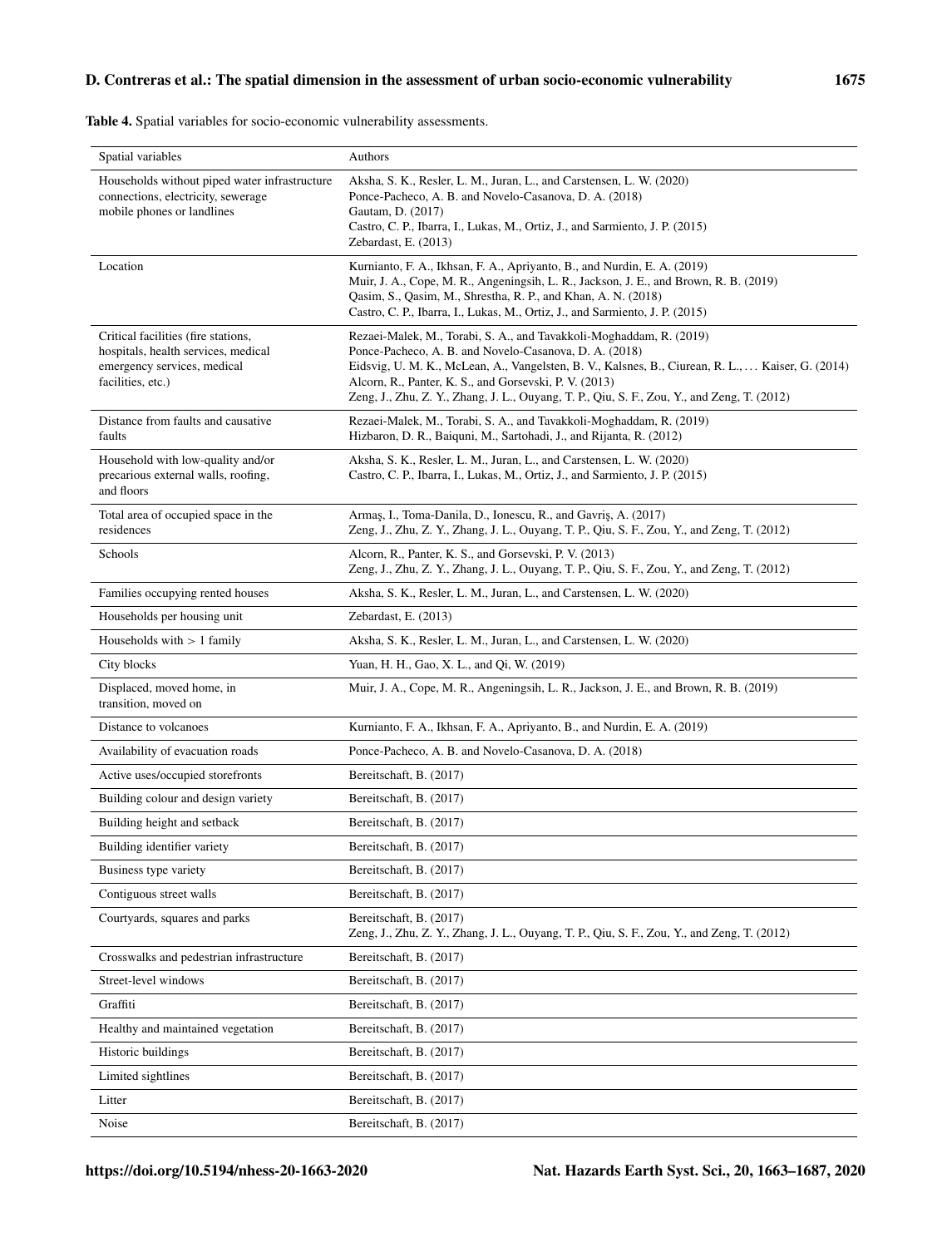Table 4. Continued.

| Spatial variables                                    | Authors                                                                                                                     |
|------------------------------------------------------|-----------------------------------------------------------------------------------------------------------------------------|
| Outdoor dining                                       | Bereitschaft, B. (2017)                                                                                                     |
| Overhangs and vegetation                             | Bereitschaft, B. (2017)                                                                                                     |
| Pedestrian activity                                  | Bereitschaft, B. (2017)                                                                                                     |
| Place signs and identifiers                          | Bereitschaft, B. (2017)                                                                                                     |
| Public art                                           | Bereitschaft, B. (2017)                                                                                                     |
| Road width to building height                        | Bereitschaft, B. (2017)                                                                                                     |
| Sidewalk condition                                   | Bereitschaft, B. (2017)                                                                                                     |
| Smells                                               | Bereitschaft, B. (2017)                                                                                                     |
| Street furniture                                     | Bereitschaft, B. (2017)                                                                                                     |
| Street vendors                                       | Bereitschaft, B. (2017)                                                                                                     |
| Storefront and building condition                    | Bereitschaft, B. (2017)                                                                                                     |
| Street performers or entertainers                    | Bereitschaft, B. (2017)                                                                                                     |
| Traffic speed                                        | Bereitschaft, B. (2017)                                                                                                     |
| Housing occupation type and tenancy<br>condition     | Castro, C. P., Ibarra, I., Lukas, M., Ortiz, J., and Sarmiento, J. P. (2015)                                                |
| Average household size                               | Toké, N. A., Boone, C. G., and Arrowsmith, J. R. (2014)                                                                     |
| Housing type                                         | Eidsvig, U. M. K., McLean, A., Vangelsten, B. V., Kalsnes, B., Ciurean, R. L.,<br>Argyroudis, S.,  Kaiser, G. (2014)        |
| Percentage of households with<br>public assistance   | Toké, N. A., Boone, C. G., and Arrowsmith, J. R. (2014)                                                                     |
| Percent of workers with a long<br>commute            | Toké, N. A., Boone, C. G., and Arrowsmith, J. R. (2014)                                                                     |
| Travel barriers to the trauma<br>centres             | Walker, B. B., Taylor-Noonan, C., Tabbernor, A., McKinnon, T. B., Bal, H., Bradley,<br>D.,  Clague, J. J. (2014)            |
| Travel distance to trauma<br>centres                 | Walker, B. B., Taylor-Noonan, C., Tabbernor, A., McKinnon, T. B., Bal, H., Bradley,<br>D.,  Clague, J. J. (2014)            |
| Travel time to trauma centres                        | Walker, B. B., Taylor-Noonan, C., Tabbernor, A., McKinnon, T. B., Bal, H., Bradley,<br>D.,  Clague, J. J. (2014)            |
| Walking time to trauma centres                       | Walker, B. B., Taylor-Noonan, C., Tabbernor, A., McKinnon, T. B., Bal, H., Bradley,<br>$D_{1}, \ldots$ Clague, J. J. (2014) |
| Land use                                             | Alcorn, R., Panter, K. S., and Gorsevski, P. V. (2013)                                                                      |
| Housing with bathroom                                | Zebardast, E. (2013)                                                                                                        |
| Housing with kitchen                                 | Zebardast, E. (2013)                                                                                                        |
| Migration status                                     | Muir, J. A., Cope, M. R., Angeningsih, L. R., Jackson, J. E., and Brown, R. B. (2019)                                       |
| Road type                                            | Alcorn, R., Panter, K. S., and Gorsevski, P. V. (2013)                                                                      |
| Spatial distribution of mobile phones<br>subscribers | Aubrecht, C., Özceylan, D., Steinnocher, K., and Freire, S. (2013)                                                          |
| Distance to hospital                                 | Zeng, J., Zhu, Z. Y., Zhang, J. L., Ouyang, T. P., Qiu, S. F., Zou, Y., and Zeng, T. (2012)                                 |
| Distance to road network                             | Hizbaron, D. R., Baiquni, M., Sartohadi, J., and Rijanta, R. (2012)                                                         |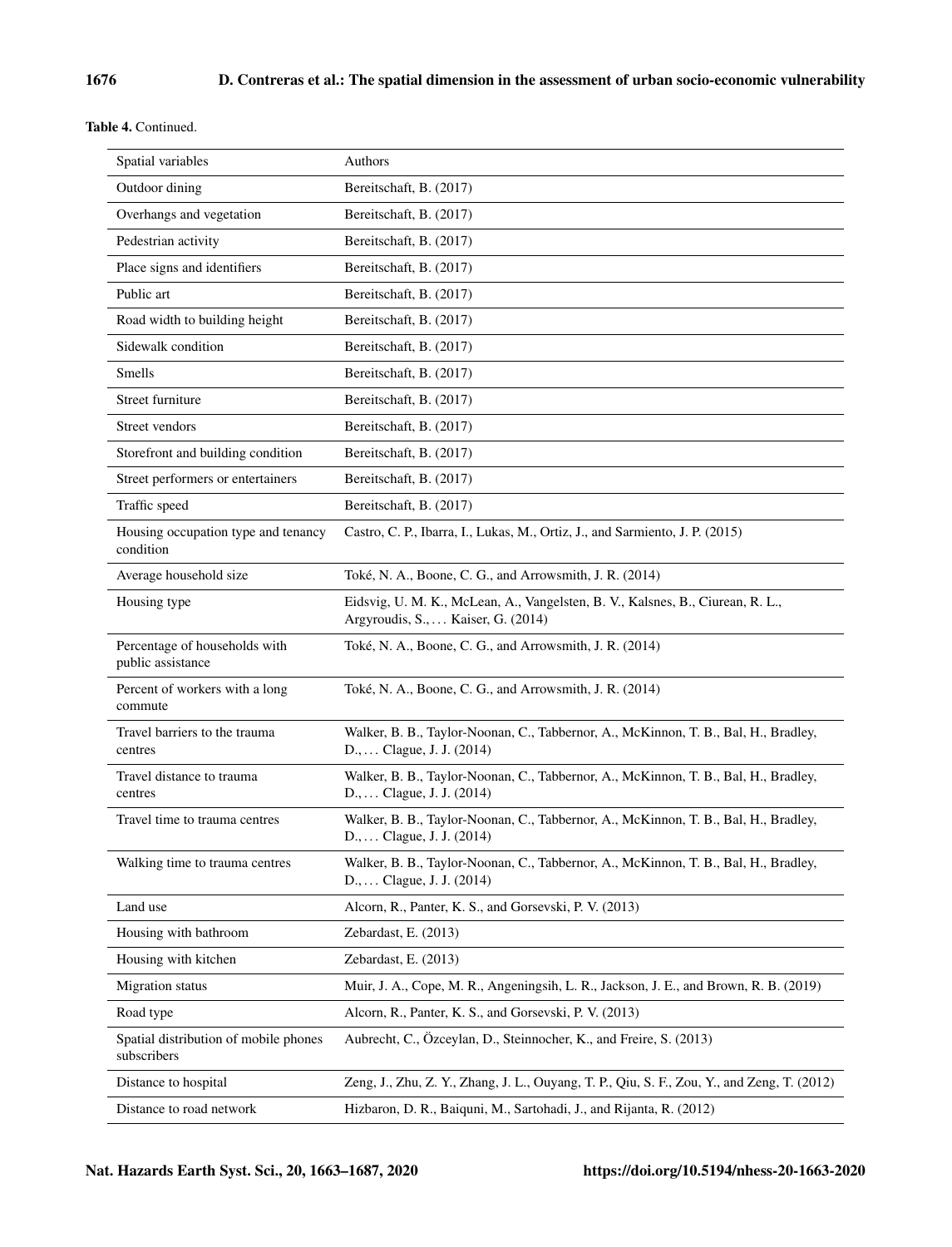| <b>Table 4. Continued.</b> |
|----------------------------|
|----------------------------|

| Spatial variables                                                    | <b>Authors</b>                                                                                                                  |
|----------------------------------------------------------------------|---------------------------------------------------------------------------------------------------------------------------------|
| Distance to trauma centres                                           | Walker, B. B., Taylor-Noonan, C., Tabbernor, A., McKinnon, T. B., Bal, H., Bradley,<br>$D_{1}, \ldots$ Clague, J. J. (2014)     |
| Distribution of urban green space                                    | Toké, N. A., Boone, C. G., and Arrowsmith, J. R. (2014)                                                                         |
| Industry land, office land, and<br>commercial and residential land   | Zeng, J., Zhu, Z. Y., Zhang, J. L., Ouyang, T. P., Qiu, S. F., Zou, Y., and Zeng, T. (2012)                                     |
| Population dependent on the land for<br>the primary source of income | Eidsvig, U. M. K., McLean, A., Vangelsten, B. V., Kalsnes, B., Ciurean, R. L.,<br>Argyroudis, $S_{1}, \ldots$ Kaiser, G. (2014) |
| Road network                                                         | Zeng, J., Zhu, Z. Y., Zhang, J. L., Ouyang, T. P., Qiu, S. F., Zou, Y., and Zeng, T. (2012)                                     |

Satellite images are useful to collect data from global to local scales. Rapid mapping concepts are mainly applied in structural post-disaster damage assessment, relying on Earth observation data from different sensors, sometimes provided by the International Charter Space and Major Disasters (2020) (Aubrecht et al., 2013). Lidar data are a good option for the city scale. The use of satellite images as data sources in the spatial assessment of SEV has been increasing in the last 10 years, this can be attributed to the fact that they offer quick, updated and reliable data, making the satellite images currently the most effective source. One of the issues with using maps, air photos or orthophotos as a resource is that they are not frequently updated.

The spatial variables found through this systematic review are similar to the variables identified by Meentemeyer (1989), Béné, (2009) Contreras et al. (2013), and Buzai and Villerías Alarcón (2018). Based on the concept of spatial indicators of SV formulated by Ebert et al. (2009), we consider the lack of basic services as a spatial variable of SEV because all of these networks are distributed in a specific spatial area. The lack of life-supporting infrastructure and/or infrastructure necessary for the functioning of the society such as piped water, electricity networks, sewerage infrastructure, telecommunications and road networks hampers emergency management and therefore the recovery process (Eidsvig et al., 2014). Housing quality and tenancy conditions describe the vulnerability of the population to becoming homeless after a disaster (Toké et al., 2014). Housing type is an economic indicator of the economic status of individuals, communities and nations. Thus, a house with low-quality or precarious external walls located in a landslide-prone zone is usually associated with socially vulnerable communities having a negative influence on the quality of life. However, the typology of vulnerable houses depends also on the sort of landslide (Eidsvig et al., 2014). There are similar spatial variables used to produce an indicator of housing overcrowding (Ponce-Pacheco and Novelo-Casanova, 2018), such as households per housing unit (Zebardast, 2013) and households with  $> 1$  family (Aksha et al., 2020). We argue that besides spatial variables, we must also consider spatial categories in which critical and the other urban facilities must be included. These facilities are not only providers of services but are also sources of employment (Contreras et al., 2017); therefore, the presence or absence of urban facilities; access to them; and distance, travel time (Toké et al., 2014), and/or barriers (Walker et al., 2014) to reaching them highly influence the degree of spatial SEV of a community. Bereitschaft (2017a) proposes innovative spatial variables of SEV at a microscale urban level in 3-D, such as historic buildings, parks, place signs and identifiers, contiguous street walls, limited sightlines, street furniture, street vendors, street-level windows, actively used and occupied storefronts, pedestrian activity, business type variety, crosswalks and pedestrian infrastructure, sidewalk conditions, and storefront and building conditions. We also identify other spatial variables that are different to more traditional ones, such as distance from faults (Hizbaron et al., 2012; Rezaei-Malek et al., 2019) and volcanoes (Kurnianto et al., 2019), land use (Alcorn et al., 2013), city blocks (Yuan et al., 2019a), and displacement (Muir et al., 2019), among others.

Based on the evidence found by this research, we agree with Zeng et al. (2012) that the most frequent spatial indicator in the assessment of SEV related to geohazards is population density and that it has the highest sensitivity coefficient (Yuan et al., 2019a). According to Kurnianto et al. (2019), high population density is the factor that contributes most to the high SV and is usually linked to high population growth, which increases the SEV given the rise in the exposure of populations and businesses. The reason, according to Gu et al. (2018), is that population density reveals the human resources of a neighbourhood and the relief resources that could be required during a disaster. This is a key factor in large case study areas where different kinds of occupation can take place (urban, rural); therefore, important differences in population density are expected to be found. Disadvantaged population tends to live in denser neighbourhoods with more crowded parks and other recreational facilities (Sister et al., 2009; Toké et al., 2014; Wolch et al., 2005) and low levels of walkability (Bereitschaft, 2017a) that exacerbate the vulnerability making an evacuation difficult (Cutter et al., 2003)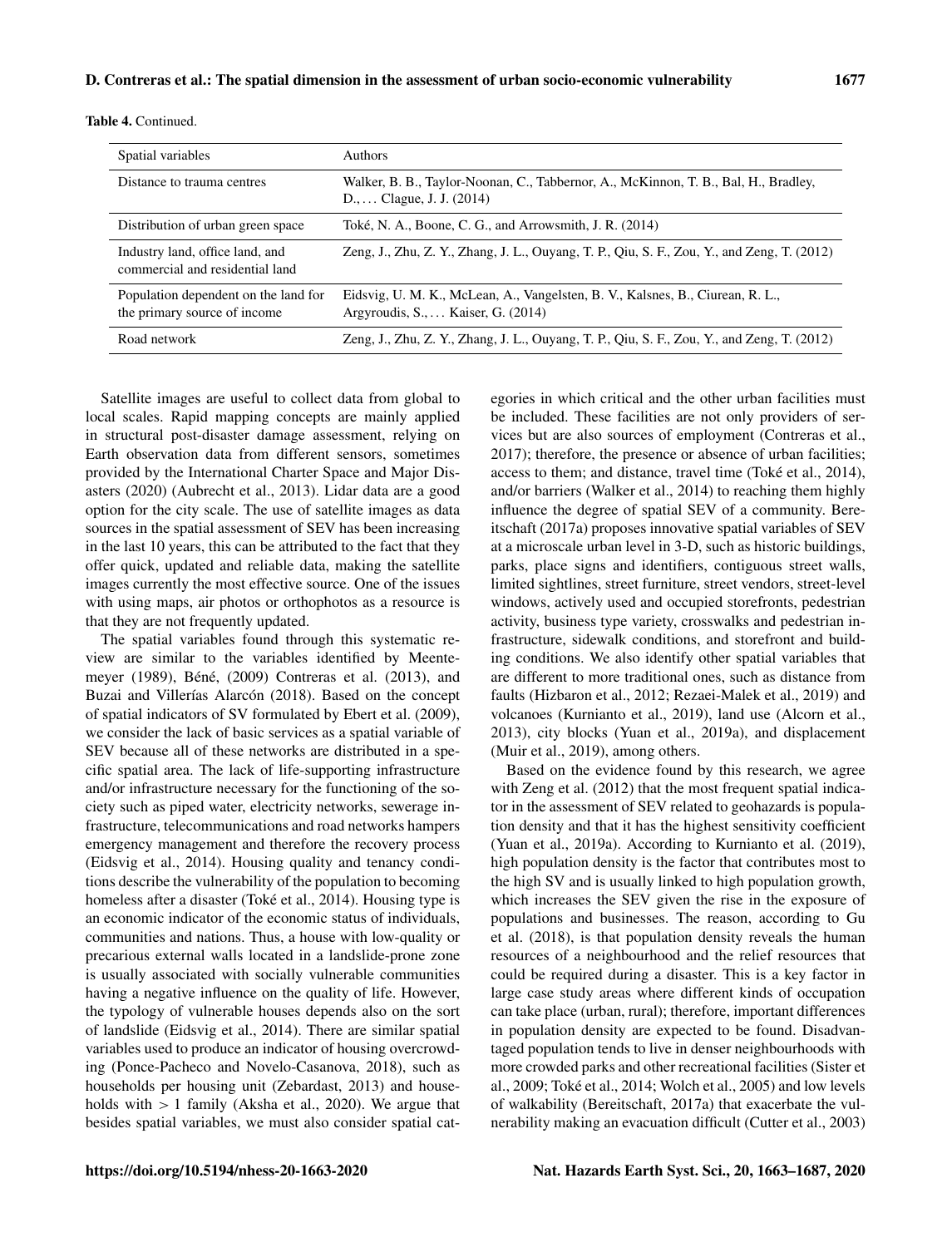| Spatial indicators                               | Authors                                                                                                                                                                                                                                                                                                                                                                                                                                                                                                                                                                                                                                                                                                                                                                                                                           |
|--------------------------------------------------|-----------------------------------------------------------------------------------------------------------------------------------------------------------------------------------------------------------------------------------------------------------------------------------------------------------------------------------------------------------------------------------------------------------------------------------------------------------------------------------------------------------------------------------------------------------------------------------------------------------------------------------------------------------------------------------------------------------------------------------------------------------------------------------------------------------------------------------|
| Population density<br>(women and/or men density) | Alizadeh, M., Alizadeh, E., Kotenaee, S. A., Shahabi, H., Pour, A. B., Panahi, M.,  Saro, L. (2018)<br>Kurnianto, F. A., Ikhsan, F. A., Apriyanto, B., and Nurdin, E. A. (2019)<br>Yuan, H. H., Gao, X. L., and Qi, W. (2019)<br>Alizadeh, M., Alizadeh, E., Kotenaee, S. A., Shahabi, H., Pour, A. B., Panahi, M.,  Saro, L. (2018)<br>Armaş, I., Toma-Danila, D., Ionescu, R., and Gavriş, A. (2017)<br>Chen, Y. (2016)<br>Maharani, Y. N., Lee, S., and Ki, S. J. (2016)<br>Eidsvig, U. M. K., McLean, A., Vangelsten, B. V., Kalsnes, B., Ciurean, R. L., Argyroudis, S.,  Kaiser, G. (2014)<br>Toké, N. A., Boone, C. G., and Arrowsmith, J. R. (2014)<br>Hizbaron, D. R., Baiquni, M., Sartohadi, J., and Rijanta, R. (2012)<br>Zeng, J., Zhu, Z. Y., Zhang, J. L., Ouyang, T. P., Qiu, S. F., Zou, Y., and Zeng, T. (2012) |
| Housing density                                  | Alizadeh, M., Alizadeh, E., Kotenaee, S. A., Shahabi, H., Pour, A. B., Panahi, M.,  Saro, L. (2018)<br>Armaş, I., Toma-Danila, D., Ionescu, R., and Gavriş, A. (2017)<br>Toké, N. A., Boone, C. G., and Arrowsmith, J. R. (2014)                                                                                                                                                                                                                                                                                                                                                                                                                                                                                                                                                                                                  |
| Hospital beds per 1000 people                    | Eidsvig, U. M. K., McLean, A., Vangelsten, B. V., Kalsnes, B., Ciurean, R. L., Argyroudis, S.,  Kaiser, G. (2014)<br>Zebardast, E. (2013)                                                                                                                                                                                                                                                                                                                                                                                                                                                                                                                                                                                                                                                                                         |
| Mobility                                         | Yuan, H. H., Gao, X. L., and Qi, W. (2019)<br>Bereitschaft, B. (2017)                                                                                                                                                                                                                                                                                                                                                                                                                                                                                                                                                                                                                                                                                                                                                             |
| Living space per person                          | Armaş, I., Toma-Danila, D., Ionescu, R., and Gavriş, A. (2017)<br>Zebardast, E. (2013)                                                                                                                                                                                                                                                                                                                                                                                                                                                                                                                                                                                                                                                                                                                                            |
| Degree of population<br>agglomeration            | Yuan, H. H., Gao, X. L., and Qi, W. (2019)                                                                                                                                                                                                                                                                                                                                                                                                                                                                                                                                                                                                                                                                                                                                                                                        |
| Floating population                              | Yuan, H. H., Gao, X. L., and Qi, W. (2019)                                                                                                                                                                                                                                                                                                                                                                                                                                                                                                                                                                                                                                                                                                                                                                                        |
| Spatial distribution                             | Yuan, H. H., Gao, X. L., and Qi, W. (2019)                                                                                                                                                                                                                                                                                                                                                                                                                                                                                                                                                                                                                                                                                                                                                                                        |
| Employed/unemployed density                      | Alizadeh, M., Alizadeh, E., Kotenaee, S. A., Shahabi, H., Pour, A. B., Panahi, M.,  Saro, L. (2018)                                                                                                                                                                                                                                                                                                                                                                                                                                                                                                                                                                                                                                                                                                                               |
| Household overcrowding                           | Ponce-Pacheco, A. B. and Novelo-Casanova, D. A. (2018)                                                                                                                                                                                                                                                                                                                                                                                                                                                                                                                                                                                                                                                                                                                                                                            |
| Literate people density                          | Alizadeh, M., Alizadeh, E., Kotenaee, S. A., Shahabi, H., Pour, A. B., Panahi, M.,  Saro, L. (2018)                                                                                                                                                                                                                                                                                                                                                                                                                                                                                                                                                                                                                                                                                                                               |
| Businesses density                               | Bereitschaft, B. (2017)                                                                                                                                                                                                                                                                                                                                                                                                                                                                                                                                                                                                                                                                                                                                                                                                           |
| Complexity                                       | Bereitschaft, B. (2017)                                                                                                                                                                                                                                                                                                                                                                                                                                                                                                                                                                                                                                                                                                                                                                                                           |
| Enclosure                                        | Bereitschaft, B. (2017)                                                                                                                                                                                                                                                                                                                                                                                                                                                                                                                                                                                                                                                                                                                                                                                                           |
| Human scale                                      | Bereitschaft, B. (2017)                                                                                                                                                                                                                                                                                                                                                                                                                                                                                                                                                                                                                                                                                                                                                                                                           |
| Imageability                                     | Bereitschaft, B. (2017)                                                                                                                                                                                                                                                                                                                                                                                                                                                                                                                                                                                                                                                                                                                                                                                                           |
| Safety and sensations                            | Bereitschaft, B. (2017)                                                                                                                                                                                                                                                                                                                                                                                                                                                                                                                                                                                                                                                                                                                                                                                                           |
| Tidiness                                         | Bereitschaft, B. (2017)                                                                                                                                                                                                                                                                                                                                                                                                                                                                                                                                                                                                                                                                                                                                                                                                           |
| Traffic density                                  | Bereitschaft, B. (2017)                                                                                                                                                                                                                                                                                                                                                                                                                                                                                                                                                                                                                                                                                                                                                                                                           |
| Transparency                                     | Bereitschaft, B. (2017)                                                                                                                                                                                                                                                                                                                                                                                                                                                                                                                                                                                                                                                                                                                                                                                                           |
| <b>BCU</b>                                       | Garcia, R. A. C., Oliveira, S. C., and Zezere, J. L. (2016)                                                                                                                                                                                                                                                                                                                                                                                                                                                                                                                                                                                                                                                                                                                                                                       |
| Farming density                                  | Chen, Y. (2016)                                                                                                                                                                                                                                                                                                                                                                                                                                                                                                                                                                                                                                                                                                                                                                                                                   |
| GDP density                                      | Chen, Y. (2016)                                                                                                                                                                                                                                                                                                                                                                                                                                                                                                                                                                                                                                                                                                                                                                                                                   |
| Investment density of fixed<br>assets            | Chen, Y. (2016)                                                                                                                                                                                                                                                                                                                                                                                                                                                                                                                                                                                                                                                                                                                                                                                                                   |
| Global Moran's I                                 | Ley-García, J., Denegri de Dios, F. M., and Ortega Villa, L. M. (2015)                                                                                                                                                                                                                                                                                                                                                                                                                                                                                                                                                                                                                                                                                                                                                            |
| LISA                                             | Ley-García, J., Denegri de Dios, F. M., and Ortega Villa, L. M. (2015)                                                                                                                                                                                                                                                                                                                                                                                                                                                                                                                                                                                                                                                                                                                                                            |

Table 5. Spatial indicators for socio-economic vulnerability assessments.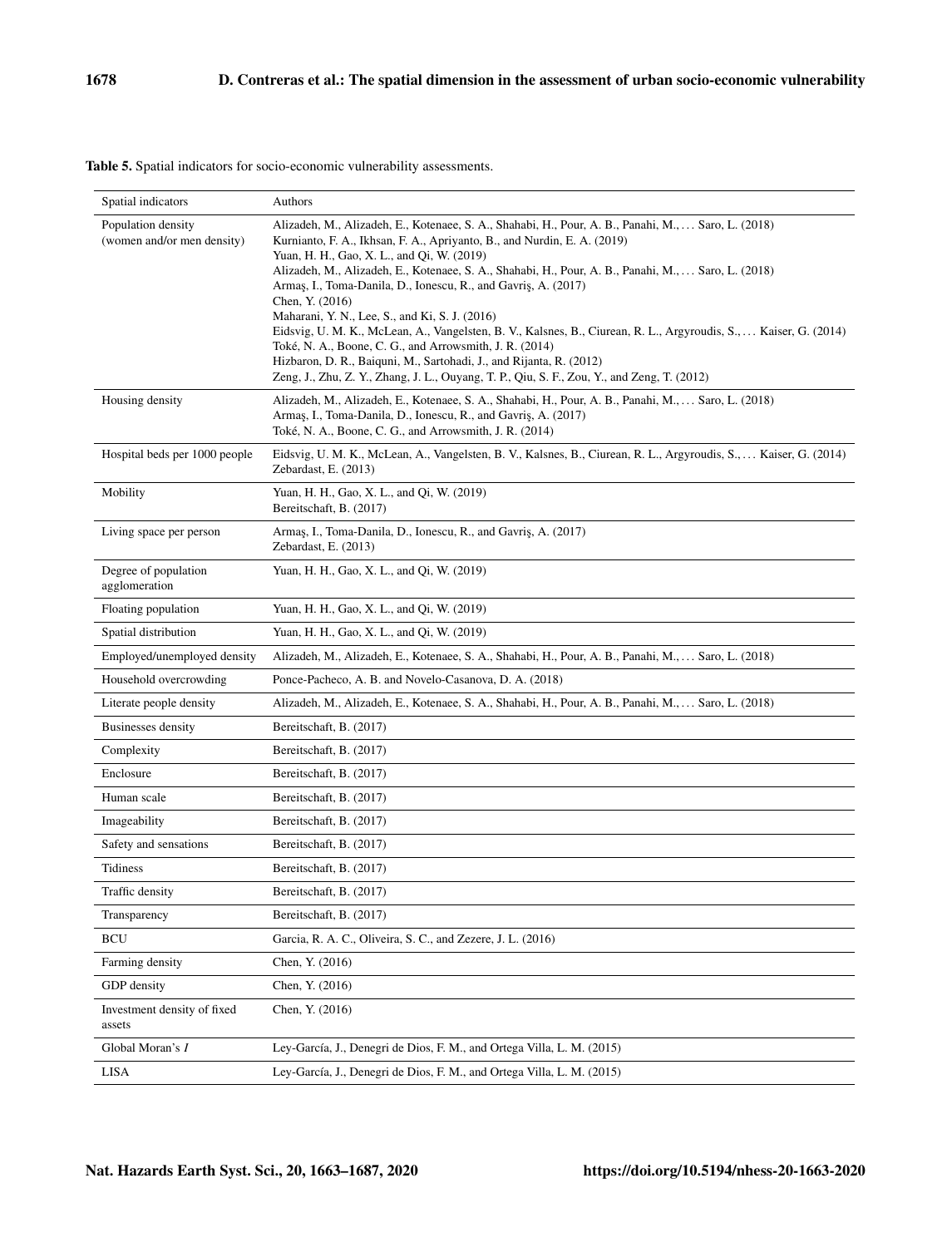#### Table 5. Continued.

| Spatial indicators                                                                               | <b>Authors</b>                                                                                                |
|--------------------------------------------------------------------------------------------------|---------------------------------------------------------------------------------------------------------------|
| Access to environmental<br>amenities (park space, open<br>spaces and walkable<br>neighbourhoods) | Toké, N. A., Boone, C. G., and Arrowsmith, J. R. (2014)                                                       |
| Access to medical facilities                                                                     | Walker, B. B., Taylor-Noonan, C., Tabbernor, A., McKinnon, T. B., Bal, H., Bradley, D.,  Clague, J. J. (2014) |
| Infrastructure dependance                                                                        | Toké, N. A., Boone, C. G., and Arrowsmith, J. R. (2014)                                                       |
| Walkability                                                                                      | Toké, N. A., Boone, C. G., and Arrowsmith, J. R. (2014)                                                       |

Table 6. Methods applied to the spatial assessment of socio-economic vulnerability.

| Methods                         | Authors                                                                                                                                                                                                                                                                                                                                                        |
|---------------------------------|----------------------------------------------------------------------------------------------------------------------------------------------------------------------------------------------------------------------------------------------------------------------------------------------------------------------------------------------------------------|
| <b>PCA</b>                      | Aksha, S. K., Resler, L. M., Juran, L., and Carstensen, L. W. (2020)<br>Armas, I., Toma-Danila, D., Ionescu, R., and Gavris, A. (2017)<br>Maharani, Y. N., Lee, S., and Ki, S. J. (2016)<br>Toké, N. A., Boone, C. G., and Arrowsmith, J. R. (2014)<br>Alcorn, R., Panter, K. S., and Gorsevski, P. V. (2013)                                                  |
| AHP                             | Aksha, S. K., Resler, L. M., Juran, L., and Carstensen, L. W. (2020)<br>Alizadeh, M., Alizadeh, E., Kotenaee, S. A., Shahabi, H., Pour, A. B., Panahi, M.,  Saro, L. (2018)<br>Armas, I., Toma-Danila, D., Ionescu, R., and Gavris, A. (2017)<br>Walker, B. B., Taylor-Noonan, C., Tabbernor, A., McKinnon, T. B., Bal, H., Bradley, D.,  Clague, J. J. (2014) |
| <b>ANN</b>                      | Aksha, S. K., Resler, L. M., Juran, L., and Carstensen, L. W. (2020)<br>Alizadeh, M., Alizadeh, E., Kotenaee, S. A., Shahabi, H., Pour, A. B., Panahi, M.,  Saro, L. (2018)<br>Maharani, Y. N., Lee, S., and Ki, S. J. (2016)                                                                                                                                  |
| Dasymetric population mapping   | Yuan, H. H., Gao, X. L., and Qi, W. (2019)<br>Garcia, R. A. C., Oliveira, S. C., and Zezere, J. L. (2016)                                                                                                                                                                                                                                                      |
| <b>FA</b>                       | Castro, C. P., Ibarra, I., Lukas, M., Ortiz, J., and Sarmiento, J. P. (2015)<br>Zebardast, E. (2013)                                                                                                                                                                                                                                                           |
| <b>MCE</b>                      | Walker, B. B., Taylor-Noonan, C., Tabbernor, A., McKinnon, T. B., Bal, H., Bradley, D.,  Clague, J. J. (2014)<br>Alcorn, R., Panter, K. S., and Gorsevski, P. V. (2013)                                                                                                                                                                                        |
| <b>SMCE</b>                     | Armas, I., Toma-Danila, D., Ionescu, R., and Gavris, A. (2017)<br>Hizbaron, D. R., Baiquni, M., Sartohadi, J., and Rijanta, R. (2012)                                                                                                                                                                                                                          |
| F-ADP                           | Rezaei-Malek, M., Torabi, S. A., and Tavakkoli-Moghaddam, R. (2019)                                                                                                                                                                                                                                                                                            |
| <b>OLR</b>                      | Muir, J. A., Cope, M. R., Angeningsih, L. R., Jackson, J. E., and Brown, R. B. (2019)                                                                                                                                                                                                                                                                          |
| Binary logistic regression      | Qasim, S., Qasim, M., Shrestha, R. P., and Khan, A. N. (2018)                                                                                                                                                                                                                                                                                                  |
| Logical analysis method         | Chen, Y. (2016)                                                                                                                                                                                                                                                                                                                                                |
| Distance-based network analysis | Walker, B. B., Taylor-Noonan, C., Tabbernor, A., McKinnon, T. B., Bal, H., Bradley, D.,  Clague, J. J. (2014)                                                                                                                                                                                                                                                  |
| Overlay analysis                | Toké, N. A., Boone, C. G., and Arrowsmith, J. R. (2014)                                                                                                                                                                                                                                                                                                        |
| F'ANP                           | Zebardast, E. (2013)                                                                                                                                                                                                                                                                                                                                           |

after an earthquake, tsunami, volcanic eruption or landslide. It is also more difficult in such areas to find spaces to install temporary shelters near their households or areas for providing care after an emergency (Cutter et al., 2003). The density of the built environment is especially important in the case of seismic events (Toké et al., 2014). Innovative spatial indicators such as employed density, unemployed density and the density of literate people were proposed by Alizadeh et al. (2018). The importance of such fine-scale data and temporal variations (daytime and night-time) for accurately estimating SV was highlighted by Yuan et al. (2019a), proposing the indicator: "floating population". The consideration of the spatial and temporal dimension in the estimation of population exposure is a fundamental aspect of accurate catastrophe loss modelling, a key element for the integration of risk analysis and emergency management (Aubrecht et al.,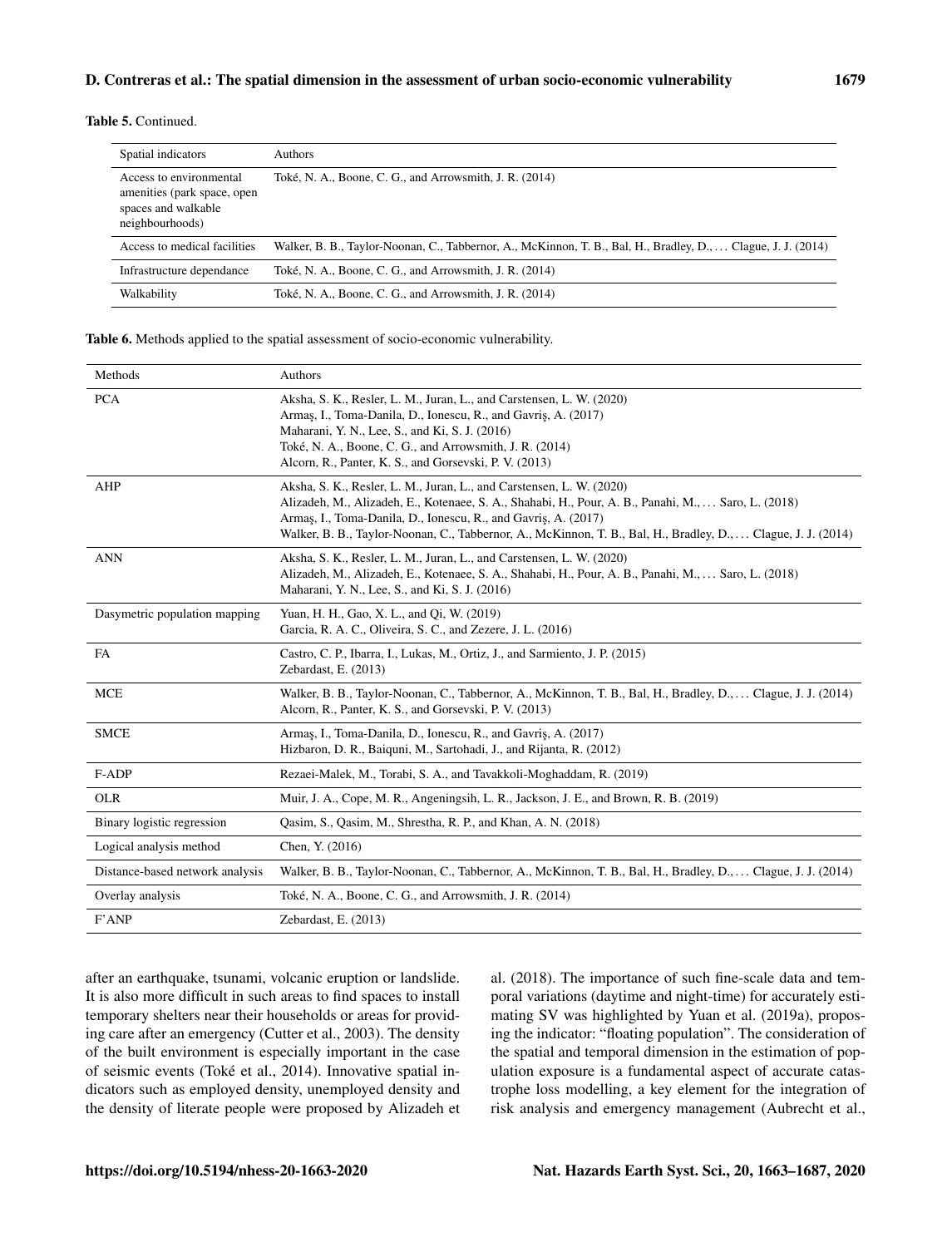| Spatial indexes                   | <b>Authors</b>                                                                                                                                         |
|-----------------------------------|--------------------------------------------------------------------------------------------------------------------------------------------------------|
| $SovI^{\circledR}$                | Aksha, S. K., Resler, L. M., Juran, L., and Carstensen, L. W. (2020)<br>Alcorn, R., Panter, K. S., and Gorsevski, P. V. (2013)<br>Zebardast, E. (2013) |
| Population vulnerability Indexing | Yuan, H. H., Gao, X. L., and Oi, W. (2019)                                                                                                             |
| Walk Scores <sup>®</sup>          | Bereitschaft, B. (2017)                                                                                                                                |
| LA-SoVIC                          | Toké, N. A., Boone, C. G., and Arrowsmith, J. R. (2014)                                                                                                |

Table 7. Spatial indexes for socio-economic vulnerability assessments.

Table 8. Tools for socio-economic vulnerability assessments.

| Method               | Software           | Authors                                                                                                                                                                                                                                                                                                                                                                                                                                                               |
|----------------------|--------------------|-----------------------------------------------------------------------------------------------------------------------------------------------------------------------------------------------------------------------------------------------------------------------------------------------------------------------------------------------------------------------------------------------------------------------------------------------------------------------|
| <b>GIS</b>           | ArcGIS             | Aksha, S. K., Resler, L. M., Juran, L., and Carstensen, L. W. (2020)<br>Yuan, H. H., Gao, X. L., and Qi, W. (2019)<br>Alizadeh, M., Alizadeh, E., Kotenaee, S. A., Shahabi, H., Pour, A. B., Panahi, M.,  Saro, L. (2018)<br>Gautam, D. (2017)<br>Castro, C. P., Ibarra, I., Lukas, M., Ortiz, J., and Sarmiento, J. P. (2015)                                                                                                                                        |
|                      | <b>IDRISI</b>      | Alizadeh, M., Alizadeh, E., Kotenaee, S. A., Shahabi, H., Pour, A. B., Panahi, M.,  Saro, L. (2018)                                                                                                                                                                                                                                                                                                                                                                   |
|                      | <b>ILWIS</b>       | Armas, I., Toma-Danila, D., Ionescu, R., and Gavris, A. (2017)                                                                                                                                                                                                                                                                                                                                                                                                        |
|                      | GeoDa version 16.6 | Ley-García, J., Denegri de Dios, F. M., and Ortega Villa, L. M. (2015)                                                                                                                                                                                                                                                                                                                                                                                                |
|                      | Not specified      | Ponce-Pacheco, A. B. and Novelo-Casanova, D. A. (2018)<br>Eidsvig, U. M. K., McLean, A., Vangelsten, B. V., Kalsnes, B., Ciurean, R. L.,  Kaiser, G. (2014)<br>Toké, N. A., Boone, C. G., and Arrowsmith, J. R. (2014)<br>Walker, B. B., Taylor-Noonan, C., Tabbernor, A., McKinnon, T., Bal, H., Bradley, D.,  Clague, J. J. (2014)<br>Alcorn, R., Panter, K. S., and Gorsevski, P. V. (2013)<br>Hizbaron, D. R., Baiquni, M., Sartohadi, J., and Rijanta, R. (2012) |
| Statistical          | <b>SPSS 22.0</b>   | Aksha, S. K., Resler, L. M., Juran, L., and Carstensen, L. W. (2020)                                                                                                                                                                                                                                                                                                                                                                                                  |
| analysis             | <b>SPSS 16.0</b>   | Qasim, S., Qasim, M., Shrestha, R. P., and Khan, A. N. (2018)                                                                                                                                                                                                                                                                                                                                                                                                         |
|                      | <b>SPPS</b>        | Maharani, Y. N., Lee, S., and Ki, S. J. (2016)<br>Castro, C. P., Ibarra, I., Lukas, M., Ortiz, J., and Sarmiento, J. P. (2015)                                                                                                                                                                                                                                                                                                                                        |
| RS                   | <b>ENVI</b>        | Alizadeh, M., Alizadeh, E., Kotenaee, S. A., Shahabi, H., Pour, A. B., Panahi, M.,  Saro, L. (2018)                                                                                                                                                                                                                                                                                                                                                                   |
| Programming language | <b>MATLAB</b>      | Maharani, Y. N., Lee, S., and Ki, S. J. (2016)                                                                                                                                                                                                                                                                                                                                                                                                                        |
| Database             | Redatam V5.0       | Castro, C. P., Ibarra, I., Lukas, M., Ortiz, J., and Sarmiento, J. P. (2015)                                                                                                                                                                                                                                                                                                                                                                                          |

2010) and therefore for the reduction of the SEV (Alizadeh et al., 2018). Chen (2016) proposes more spatial indicators in the economic rather than the social dimension. Ley-García et al. (2015), global Moran's I and LISA enable the identification of dependence between attributes and localizations. As a result, these indicators are useful to determine whether the spatial distribution of elements influences the behaviour of a particular variable. The summary measure of autocorrelation in the territory is undertaken with global Moran's  $I$ , while the autocorrelation of the spatial units included in the territory is measured using LISA. Cutter and Finch (2008) also previously utilized global Moran's I and LISA to identify local variability and cluster similarity of low and SV. Besides the SoVI® and FA, Zhou et al. (2014) utilize exploratory spatial data analysis (ESDA) to identify the spatiotemporal patterns of SV based on the constructed SoVI® for

each county in China. These authors used global and local Moran's *I* or LISA as ESDA to determine the spatial autocorrelation among counties and identify the similarity and/or dissimilarity in the clustering of SV.

Accessibility as a spatial indicator is defined as the ability to contact and interact with places of economic or social opportunity (Deichmann, 1997). Goodall (1987) notes that accessibility is the ease of reaching a location from another location, and this concept is also related to opportunities for attention (Aubrecht et al., 2013). In the case of, for example, hospitals and/or trauma centres, accessibility is reduced by distance (Hizbaron et al., 2012; Zeng et al., 2012), increasing the SEV level of the communities located far from these healthcare facilities. Besides the common spatial variables, indicators and indexes in 2-D, there are also spatial indicators and indexes that include a 3-D component, such as im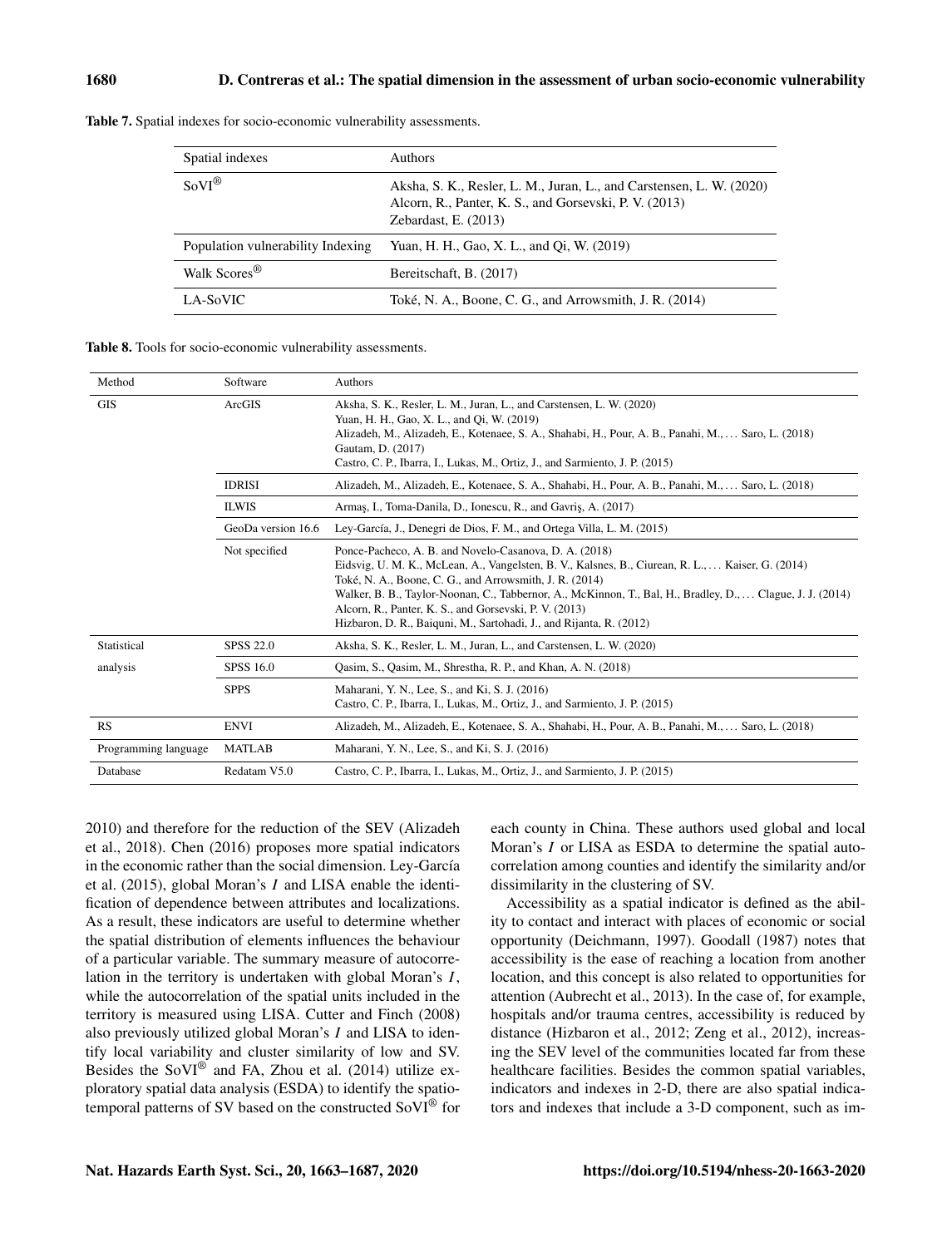ageability, enclosure, human scale, transparency, complexity, ical experience and a logical analysis method were used by Chen (2016) to select indicators. Toké et al. (2014) undertook an overlay analysis to identify the census block groups

safety sensations and tidiness (Bereitschaft, 2017a), satisfaction with the neighbourhood (Barata et al., 2011), and residential condition (de la Torre and de Riccitelli, 2017) that could be applied to the spatial assessment of SEV. Authors such as Yuan et al. (2019a) and Muir et al. (2019) consider the spatial indicators of mobility and migration, respectively, in the framework of geohazards, migration being a topic mainly addressed by authors in the climate change community, e.g. Nakayama et al. (2019), Naugle et al. (2019), van der Geest et al. (2020), Ayeb-Karlsson et al. (2020) and others.

This systematic review identified the versatility of ANN, which can be either used to extract monthly rainfall data (Aksha et al., 2020), for deriving social vulnerability maps (SVMs) (Alizadeh et al., 2018) or to train the selforganized map (SOM) algorithm cluster method (Maharani et al., 2016). The use of dasymetric population mapping not limited to administrative boundaries, even going down to block level to increase the spatial resolution of the population exposure analysis (Garcia et al., 2016) and additionally by including the temporal dimension with its day–night variability, enables the improvement of the accuracy of the spatial assessments of SEV (Yuan et al., 2019a). Factor analysis is used by Castro et al. (2015) to establish the level of SEV and by Zebardast (2013) to extract primary dimensions and variables of SEV. Alcorn et al. (2013) applied MCE to assess economic vulnerability using four significant factors: population, infrastructure, land use and economic production. SMCE is applied by Armaş et al. (2017) to integrate social, education, housing and social dependence vulnerability dimensions and by Hizbaron et al. (2012) to develop deterministic SV scenarios. Zebardast (2013) enters the variables of SEV into a network model in an analytic network process (ANP) to rank the importance of each variable to complete the F'ANP method. This method is focused on developing a composite social vulnerability index (SOVI). Binary logistic regression was the statistical method applied by Qasim et al. (2018) to identify the determinants of landslide risk perception, location being one of them. Walker et al. (2014) present a multi-criteria evaluation (MCE) model that incorporates access to healthcare facilities using GIS to identify and rank residential areas in Victoria, British Columbia. The integration of the concept of uncertainty into ANP using fuzzy numbers (F-ANP) is combined by Rezaei-Malek et al. (2019) with fuzzy DEMATEL (F-DEMATEL) to deal with the interdependency among a set of criteria and fuzzy PROMETHEE II (F-PROMETHEE II) to control the criteria weights, the complete method is denominated fuzzy ANP DEMATEL PROMETHEE II (F-ADP). Ordinal logistic regression (OLR) is used by Muir et al. (2019) to predict the mental health conditions of people displaced by a series of volcanic eruptions in Merapi, Indonesia, according to their migration status (displaced, moved home, in transition and moved on), which implies a spatial component. Geologthat intersect zones with an extreme ground shaking hazard. Aksha et al. (2020) utilized the SoVI<sup>®</sup> to map the vulnerability levels in the study site with a multi-hazard map to produce a total risk map. Alcorn et al. (2013) used an improved version of the same index but specifically adapted it to the variability in SEV in the case study area that was focused on census-designated places (CDPs) on a small scale. The population vulnerability indexing developed by Yuan et al. (2019a) considered most of the indicators available in the literature already identified by the SoVI®, but they adapted their index to Chinese society, where, according to the authors, race and ethnicity are not relevant indicators and ruralto-urban migrants are floating population with unequal access to public services and therefore are a vulnerable population. Bereitschaft (2017a) explores the exiting inequities in the walkability of urban environments among neighbourhoods with low and high SEV using the Walk Scores®. This index could be used as a proxy spatial index of SEV in 3-D at a microscale urban level. The author found that neighbourhoods with high SV had fewer windows and less transparent storefronts, less continuous street walls, less well-maintained infrastructure, fewer businesses, and generally less complexity than in neighbourhoods with low SV. Toké et al. (2014) built upon the SoVI<sup>®</sup> to create their own SV indexes that incorporate the spatial dimension. According to the LA-SoVIC developed by Toké et al. (2014), SV is highly linked to the normalized difference vegetation index (NDVI) as a proxy for urban green space. Green areas are usually located in areas with lower SEV (Stow et al., 2007) and have also been recognized for their health benefits (Bedimo-Rung et al., 2005). Physical characteristics of green areas, such as attractive scenery, motivate people to stay and visit an area (Kurnianto et al., 2019), resulting in increased social control and reduced SEV.

It has been always difficult to quantify SV; hence, it is absent from post-disaster cost and loss estimation reports (Schmidtlein et al., 2008; Zhou et al., 2014). The use of spatial variables, indicators and indexes will bridge the gap of integrating physical vulnerability and SV to achieve a holistic risk assessment. Davidson (1997) provided the first attempt to create an integrated risk assessment framework. Later, Carreño et al. (2007) developed a risk index obtained by multiplying the physical risk index by an impact factor, which is, in fact, an aggravating coefficient consisting of socioeconomic variables; nevertheless, in applying this method, the outcome will be similar to the assessment of physical vulnerability, without showing the contribution of SV to the assessment of integrated risk. Schmidtlein et al. (2011) tested the link between SV and earthquake losses. The authors found that physical parameters related to hazard, such as distance from the epicentre and peak ground acceleration, were more significant in predicting impacts than SV. Nevertheless,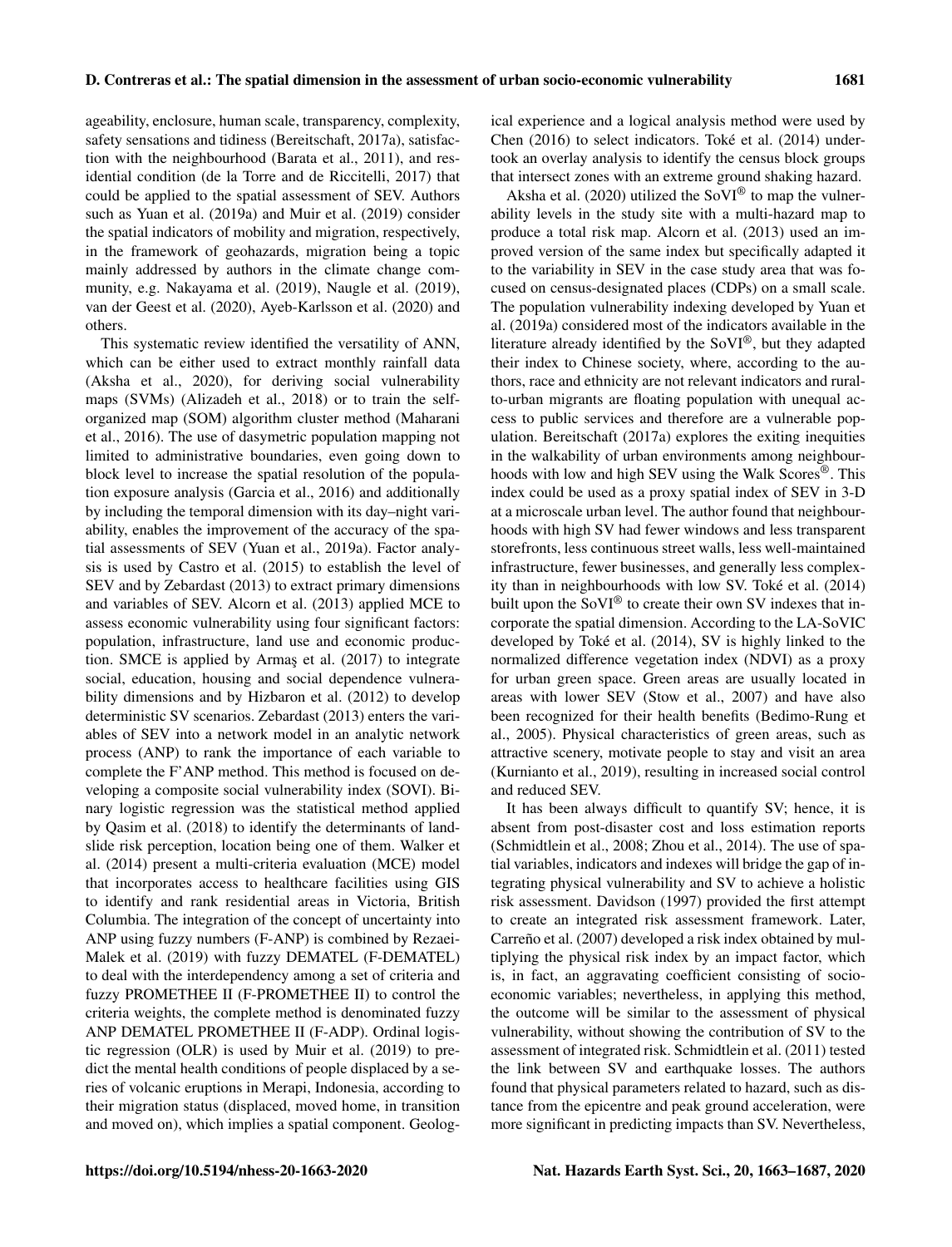the same authors established that SV is a significant predictor of earthquake losses when accounting for wealth (dollar losses per average income as the dependent variable). The previous finding reveals that those areas with higher levels of SV experience a greater relative impact than areas with lower degrees of SV.

Geospatial information systems are broadly utilized by several authors to collect and process data and map the SEV. GIS has been enabling researchers to have either large study regions or equivalent datasets at much finer spatial resolution (Unwin, 1996), for example, a comprehensive overview of the use of accessibility indicators in GIS was already provided by Deichmann (1997). Each author uses different versions of ArcGIS, which is the most widespread software used in GIS. The IDRISI software is utilized by Alizadeh et al. (2018) to generate a social vulnerability map (SVM). Armaş et al. (2017) applied a pairwise comparative method in the AHP implemented in the SMCE module of the Integrated Land and Water Information System (IlWIS) software. GeoDa, an open-source software, focused on methods for spatial data has been used by authors who address the topic of spatial association (Gu et al., 2018; Ley-García et al., 2015). The aforementioned programme is an RS and GIS software, on which the robustness of the results from Armaş et al. (2017) was also tested, with a sensitivity analysis performed in the DEFINITE toolbox implemented in Il-WIS. The MATLAB computation environment was used by Maharani et al. (2016) to develop the SOM toolbox. Sherly et al. (2015) also used MATLAB to perform multivariate data analyses, such as PCA and Data Envelopment Analysis (DEA). REDATAM used as a source of data by Castro et al. (2015), is an interactive hierarchical database that contains microdata and/or aggregate socio-economic information from any geographical division at a national level. This database combines data from the census, surveys and other sources, resulting in a very comprehensive and useful source of spatial and non-spatial variables for the SEV.

### 5 Conclusions

Based on the evidence, we can state that most of the spatial assessments of SEV in urban environments have been done for earthquakes and landslides and that Indonesia, China, Iran and the USA lead the research in the spatial assessment of SEV related to geohazards in urban environments. The scale of the spatial level of assessment – namely global, continental, subcontinental, national, regional, provincial, municipal or local – determines the type of data to be collected and the assessment approaches. Although there have been advances, census data continue to be the most frequent source of data for the SEV assessments; however, in the case of spatial assessment, satellite images are now the main data source, facilitating the inclusion of the spatial component in SEV assessments. The spatial assessment of SEV allows for

visualizing and communicating social phenomena and components that influence the degree of vulnerability that are not visible with other methods. The lack of data availability hinders the understanding of the concept of vulnerability (Zhou et al., 2014) and that is why VGI is essential today to obtain updated information in real-time at the local scale when other data sources are not available.

Traditional spatial variables and indicators continue to be used by authors, but when combined with new variables, categories and indicators, including the temporal dimension (day–night), and assessing at the local level, they can increase the accuracy of spatial assessments of SEV and reduce uncertainty on their assessment. Each method for the spatial assessment of SV is selected according to the research aim, case study area, scale to cover, reliability of data sources, spatial variables and indicators available, geohazard to address, the scope of the research, and the level of funding. Methods such as ANN are gaining ground in the assessment of SEV. Other methods, such as dasymetric population mapping, enable more accurate SEV assessment. Factor analysis continues to be a useful tool to define the level of SEV based on primary dimensions and variables. The multicriteria evaluation method offers a robust decision-making technique based on flexible choice and combination in criteria (Alcorn et al., 2013). SMCE incorporates the spatial component to the MCE to integrate spatial and non-spatial data to generate maps with multiple scenarios (Hizbaron et al., 2012). Classic methods such as FA are combined with more innovative ones such as ANP and fuzzy numbers to generate hybrid methods such as F'ANP. These new methods encourage the development of more complex hybrid methods such as F-ADP that increase the accuracy and reduce the uncertainty levels in the spatial SEV assessments. Ordinal logistic regression and binary logistic regression are useful methods to identify spatial variables as determinants of SEV. The spatial component can be also be added by simply overlapping the areas with high SEV with hazard zones using GIS. Most authors have built upon the SoVI® developed by Cutter et al. (2003) to quantify SEV or to create their own SEV indexes, demonstrating that it remains the benchmark for the assessment of SEV and a reference for its spatial assessment; however, there are new alternatives for the spatial assessment of SEV in 3-D at a microscale level, such as Walk Scores® (Bereitschaft, 2017a).

Geographic information systems, statistical analysis, RS, programming languages and interactive databases are the tools currently used by the scientists for the assessment of SEV vulnerability. The spatial assessment of SEV in the areas where it is requested must depend not only on the financial resources available to research but also on the availability of open-source software with the functionalities required of spatial statistics, such as QGIS, GeoDa or IlWIS. Authors combine traditional and new data sources, spatial variables and indicators, methods, indexes and tools including the temporal dimension, increasing the resolution to the local level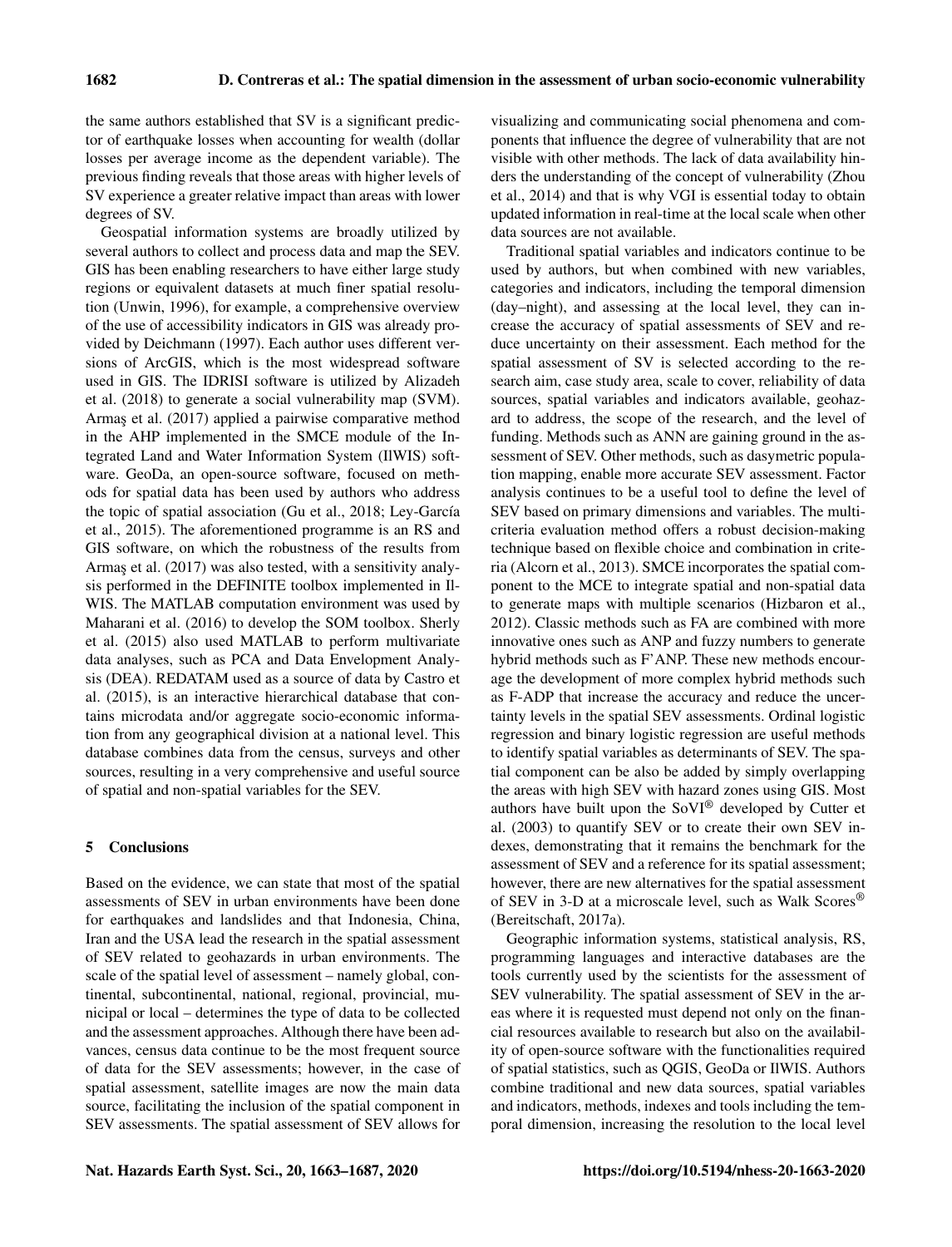with the aim to increase the accuracy and reduce the uncertainty of spatial assessments of SEV related to geohazards in urban environments.

### 6 Recommendations

The development of a global spatial index of SEV is an urgent task, with the aim of making informed decisions about priority of funding prevention and mitigation actions related to geohazards in urban environments. In the meantime, the priority for these types of assessments must be allocated to developing countries with high population density and the presence of geohazards such as Bangladesh, Haiti, Philippines, Puerto Rico, El Salvador and Pakistan. More spatial assessments of SEV due to volcanic eruptions and tsunamis in urban environments and due to soil erosion and land degradation in the rural zones are needed. Furthermore, the priority must be to allocate funding for countries with high SEV to enable them to update their census information, as this is the most frequent source of secondary data for any SEV assessment. It is also important to encourage the population to share information through social media (SM) about the vulnerable conditions in which they live, putting in practice the concept of citizen as a sensor (Cervone and Hultquist, 2018).

An assessment of SEV is a condition for the effective development of emergency management capabilities and to reduce the overall time for social recovery after an earthquake (Aubrecht et al., 2013; Garcia et al., 2016). Likewise, spatial assessments of SEV must be considered before taking resettlement decisions for not again creating spatial conditions that favour the SEV. Authors such as Turvey (2007), Walker et al. (2014), Zhou et al. (2014) and Gautam (2017) highlight the need for place-specific, subprovincial-level, neighbourhood-scale, or local-level vulnerability indexes, due to geographic variations in population composition and social structures (Bell et al., 2007). The macro-scale socio-economic assessment identifies general patterns but fails to capture the detail of the heterogeneity at the microscale. Thus, assessment at the provincial, county or state level can result in lost information (Zhou et al., 2014) or requires tackling issues such as ecological fallacy or MAUP (McLaughlin et al., 2002; Openshaw, 1983; Pacione, 2005). In the spatial assessment of SEV, it is necessary to go beyond the administrative boundaries or cartographic variables, with methods such as the dasymetric population mapping (Garcia et al., 2016; Yuan et al., 2019a), square mesh (Renard, 2017), pockets (Lin and Hung, 2016) or geon (Kienberger et al., 2009). We found interesting spatial indicators of SEV, such as population density based on land use (Zeng et al., 2012), which we consider more accurate than population density estimated at an area unit. This indicator can better integrate the spatial dimension of the exposure and susceptibility of the population using RS in the assessment of the SEV of a case study area. To improve the accuracy and reduce the uncertainty in spatial assessments of SEV must always be the aim. The presence of urban facilities must be included in the assessment of SV. Walker et al. (2014) suggest developing a weighted "local resource" index for assessing systemic vulnerability since, for example, the absence of sports facilities is associated by Iguacel et al. (2018), Vandermeerschen et al. (2015), and Aguilar-Palacio et al. (2013) with high levels of SV. In the spatial assessment of SEV, it is also necessary to consider the influence of the spatial component represented by physical space in the degree of vulnerability of a specific area, such as the relationship between slums and a low degree of wellness and health (Buzai and Villerías Alarcón, 2018).

It is necessary to take advantage of the versatility of methods such as ANN based on machine learning to make progress in the spatial assessment of SEV and SMCE in order to map multiple scenarios to inform urban communities and to integrate them in the decision-making processes. Communities respond differently to vulnerability maps depending on the purpose behind the maps or the cultural background of the community. On the one hand, some communities reject being mapped as "victims", but, on the other hand, some request being identified as highly vulnerable to gain access to funding opportunities for activities of risk management (Fekete, 2012). The Walk Score® index developed by Bereitschaft (2017a), although it was originally oriented to measure only neighbourhood walkability (Bereitschaft, 2017b), can be used a proxy index of spatial SEV in 3-D at a microscale urban level. The advantage over the  $SoVI^{\circledR}$  is that while the SoVI<sup>®</sup> can be spatialized, Walk Score<sup>®</sup> is a 3-D high-resolution spatial index per se. The use of the local scale for the assessment of SV will be more useful for the planning of resilient actions (Lee, 2014; Maharani et al., 2016) than it would be at a regional scale, which is more orientated to the collection of pathologies in the social dimension. It is necessary to more closely examine so-called "proxy indicators" to measure spatial SEV at local scales or intra-city levels (Gu et al., 2018). The right management of the spatial component by a community can reduce its economic vulnerability. Groß (2017) presented the case of ski lift entrepreneurs in Vorarlberg (Austria), who reduced the probability of business interruption by accelerating the uphill and downhill flows of people through manipulating snow and topography. Regarding tools, it is necessary to take full advantage of the functionalities of open-source software such as QGIS and ILWIS to make the spatial assessment of SEV to the reach of all the scientific communities around the world.

*Data availability.* All relevant data are within the paper. The corresponding data to this literature review will be publicly available on the NHESS website, CIGIDEN website, the Philip Robinson Library at Newcastle University, the Learning from Earthquakes project website, Researchgate and Academia repositories from the authors.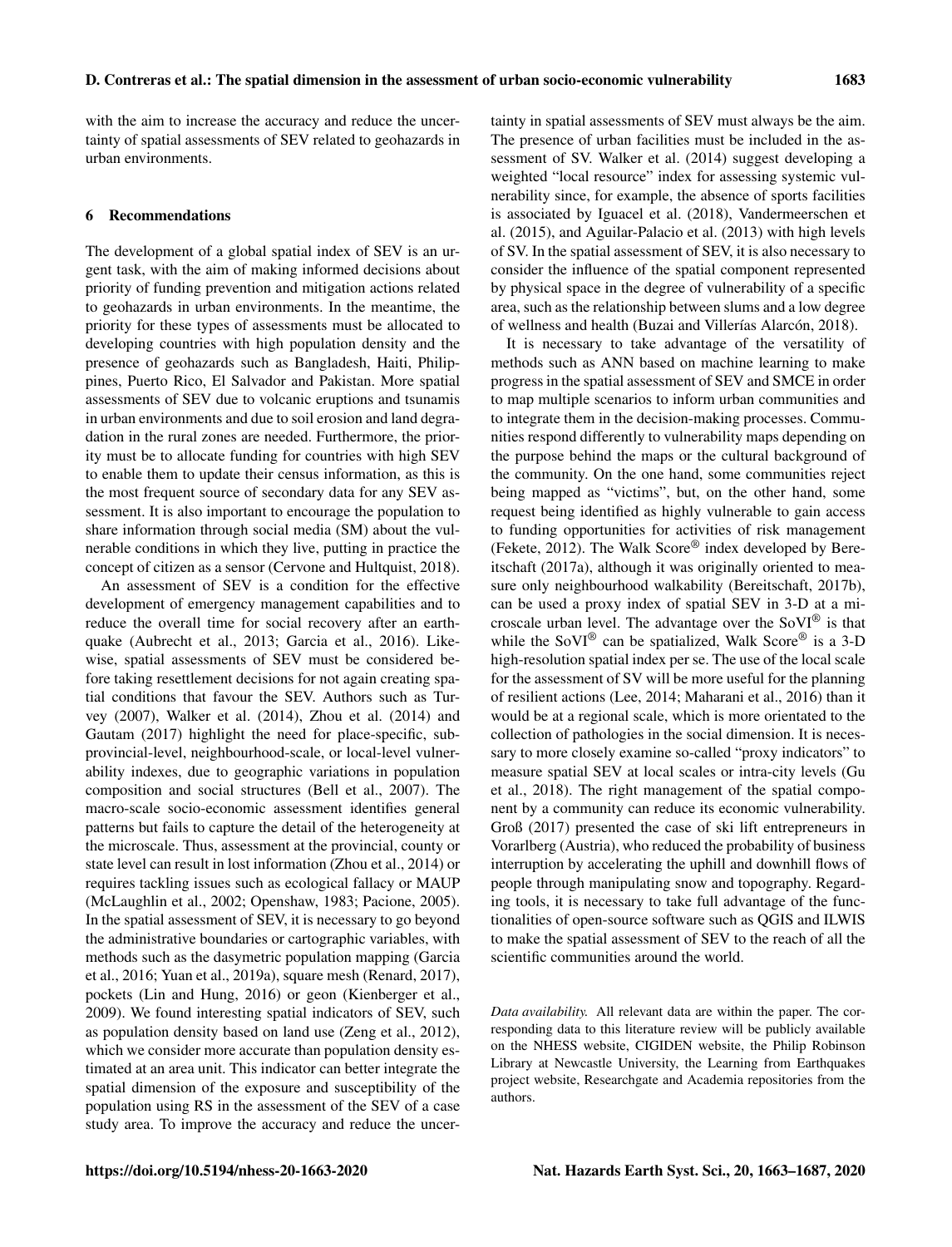*Author contributions.* DC contributed to the literature review, methodology, original draft preparation, major and minor revisions, and proofreading. AC contributed to the conceptualization, methodology, revisions, and proofreading. SW contributed to revisions and proofreading.

*Competing interests.* The authors declare that they have no conflict of interest.

*Acknowledgements.* The authors thank Carolina Martinez for the literature references suggested. We also appreciate the feedback received from Magdalena Vicuña, Cristina Vizconti, Luis Maldonado, Marta Contreras, Srirama Bhamidipati and Javier Hervás Ciudad during the writing process. We also would like to thank Sven Fuchs, the anonymous reviewer, and the editor Heidi Kreibich for their contributions to the improvement of this paper; Anne Bliss for her support with the English proofreading; and Janina Schulz for her support during the proofreading process.

*Financial support.* This research has been supported by the Research Center for Integrated Disaster Risk Management (CIGI-DEN) (grant no. ANID/FONDAP/15110017), the FONDECYT Project (grant no. 1181754/FONDECYT/ANID), and the Engineering and Physical Sciences Research Council (EPSRC) (grant no. EP/P025951/1).

*Review statement.* This paper was edited by Heidi Kreibich and reviewed by Sven Fuchs and one anonymous referee.

# References

- Adger, W. N., Brooks, N., Bentham, G., Agnew, M., and Eriksen, S.: New indicators of vulnerability and adaptive capacity, Tyndall Centre for Climate Research Technical Report 7, Tyndall Centre for Climate Research, Tyndall, 2004.
- Aguilar-Palacio, I., Gil-Lacruz, M., and Gil-Lacruz, A. I.: Salud, deporte y vulnerabilidad socioeconómica en una comunidad urbana, Atención Primaria, 45, 107–114, 2013.
- Aksha, S. K., Resler, L. M., Juran, L., and Carstensen, L. W.: A geospatial analysis of multi-hazard risk in Dharan, Nepal, Geomat. Nat. Hazards Risk, 11, 88–111, 2020.
- Alcántara-Ayala, I. and Oliver-Smith, A.: ICL Latin-American Network: on the road to landslide reduction capacity building, Landslides, 11, 315–318, 2014.
- Alcorn, R., Panter, K. S., and Gorsevski, P. V.: A GIS-based volcanic hazard and risk assessment of eruptions sourced within Valles Caldera, New Mexico, J. Volcanol. Geot. Res., 267, 1–14, 2013.
- Alizadeh, M., Alizadeh, E., Kotenaee, S. A., Shahabi, H., Pour, A. B., Panahi, M., Bin Ahmad, B., and Saro, L.: Social Vulnerability Assessment Using Artificial Neural Network (ANN) Model for Earthquake Hazard in Tabriz City, Iran, Sustainability, 10, 23, 2018.
- Amram, O., Schuurman, N., and Hameed, S.: Mass casualty modelling: a spatial tool to support triage decision making, Int. J. Health Geogr., 10, 40, https://doi.org[/10.1186/1476-072X-10-](https://doi.org/10.1186/1476-072X-10-40) [40,](https://doi.org/10.1186/1476-072X-10-40) 2011.
- Armaş, I., Toma-Danila, D., Ionescu, R., and Gavriş, A.: Vulnerability to Earthquake Hazard: Bucharest Case Study, Romania, Int. J. Disast. Risk Sci., 8, 182–195, 2017.
- Aubrecht, C., Köstl, M., and Steinnocher, K.: Population exposure and impact assessment: benefits of modeling urban land use in very high spatial and thematic detail, in: Computational vision and medical image processing: recent trends, in: Computational methods in applied sciences, edited by: Tavares, J. M. R. S. and Natal Jorge, R. M., Springer, Berlin, 75–89, 2010.
- Aubrecht, C., Özceylan, D., Steinnocher, K., and Freire, S.: Multilevel geospatial modeling of human exposure patterns and vulnerability indicators, Nat. Hazards, 68, 147–163, 2013.
- Ayeb-Karlsson, S., Kniveton, D., and Cannon, T.: Trapped in the prison of the mind: Notions of climate-induced (im)mobility decision-making and wellbeing from an urban informal settlement in Bangladesh, Palgrave Commun., 6, 62, 2020.
- Barata, R. B., Sampaio de Almeida Ribeiro, M. C., and Cassanti, A. C.: Social vulnerability and health status: a household survey in the central area of a Brazilian metropolis, Cadernos De Saude Publica, 27, S164–S175, 2011.
- Beccari, B.: A Comparative Analysis of Disaster Risk, Vulnerability and Resilience Composite Indicators, PLOS Curr. Disast., 8, [https://doi.org./10.1371/currents.dis.453df025e34b682e9737f95,](https://doi.org./10.1371/currents.dis.453df025e34b682e9737f95070f9b970) 2016.
- Bedimo-Rung, A. L., Mowen, A. J., and Cohen, D. A.: The significance of parks to physical activity and public health: A conceptual model, Am. J. Prevent. Med., 28, 159–168, 2005.
- Bell, N., Schuurman, N., Oliver, L., and Hayes, M.: Towards the construction of place-specific measures of deprivation: a case study from the Vancouver metropolitan area, Can. Geogr., 51, 444–461, 2007.
- Béné, C.: Are Fishers Poor or Vulnerable? Assessing Economic Vulnerability in Small-Scale Fishing Communities, J. Dev. Stud., 45, 911–933, 2009.
- Bereitschaft, B.: Equity in Microscale Urban Design and Walkability: A Photographic Survey of Six Pittsburgh Streetscapes, Sustainability, 9, 1233, https://doi.org[/10.3390/su9071233,](https://doi.org/10.3390/su9071233) 2017a.
- Bereitschaft, B.: Equity in neighbourhood walkability? A comparative analysis of three large U.S. cities, Local Environ., 22, 859– 879, 2017b.
- Birkmann, J.: Indicators and criteria for measuring vulnerability: theoretical bases and requirements, in: Measuring Vulnerability to Natural Hazards. Towards Disaster Resilient Societies, edited by: Birkmann, J., United Nations University Press, Tokyo, 2006.
- Birkmann, J., Cardona, O. D., Carreño, M. L., Barbat, A. H., Pelling, M., Schneiderbauer, S., Kienberger, S., Keiler, M., Alexander, D., Zeil, P., and Welle, T.: Framing vulnerability, risk and societal responses: the MOVE framework, Nat. Hazards, 67, 193–211, 2013.
- Buzai, G., and Villerías Alarcón, I.: Análisis espacial cuantitativo de los determinantes sociales de la salud (DSS) en la cuenca del río Luján (provincia de Buenos Aires, Argentina), Estudios Socioterritoriales, 23, 155–169, 2018.
- Cardona, O. D.: Indicators of Disaster Risk and Risk Management: Program for Latin America and the Caribbean: Summary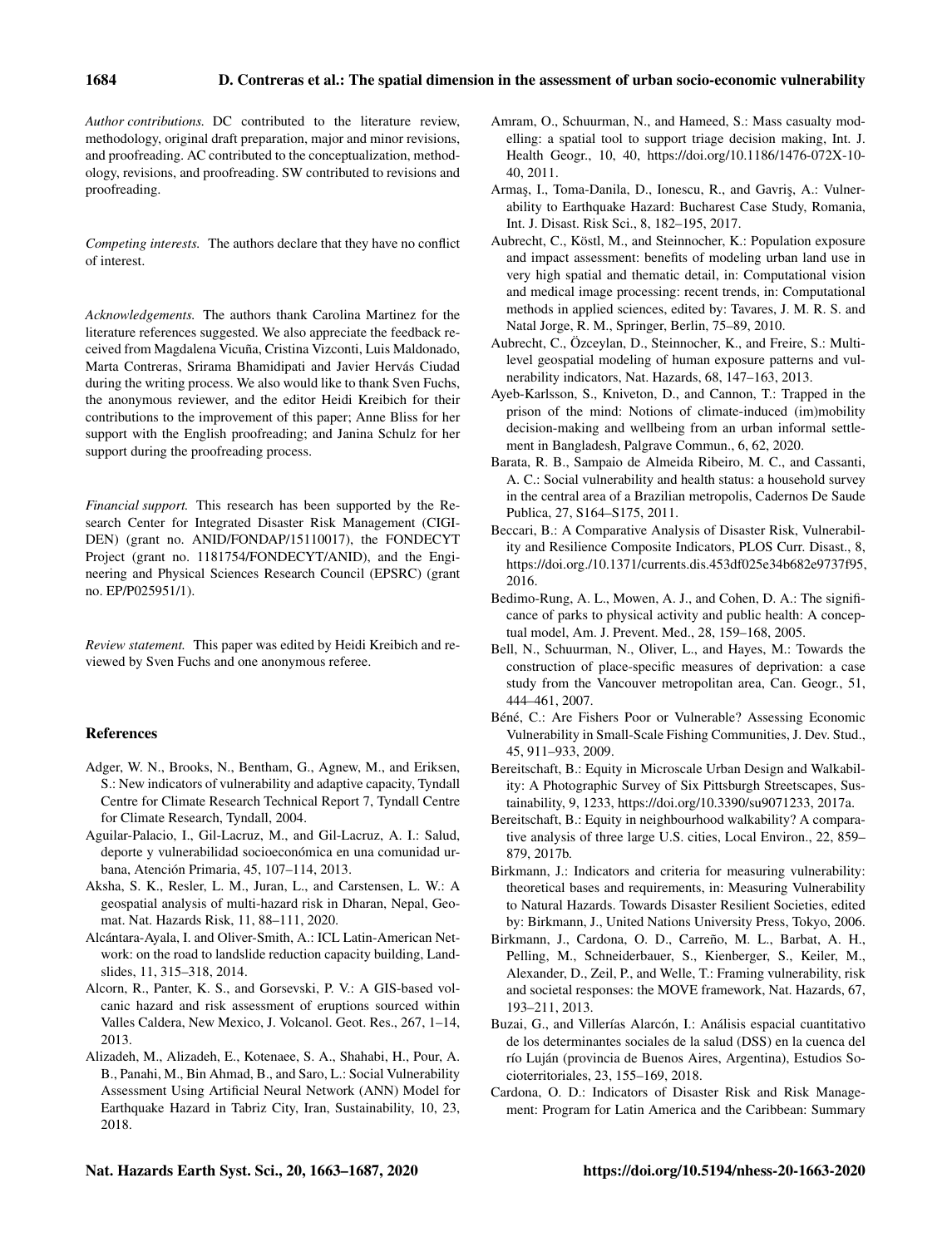Report, Inter-American Development Bank, Washington, D.C., USA, 2005.

- Carreño, L., Cardona, O. D., and Barbat, A. H.: Urban Seismic Risk Evaluation: A Holistic Approach, Nat. Hazards, 40, 137–172, 2007.
- Castro, C. P., Ibarra, I., Lukas, M., Ortiz, J., and Sarmiento, J. P.: Disaster risk construction in the progressive consolidation of informal settlements: Iquique and Puerto Montt (Chile) case studies, Int. J. Disast. Risk Reduct., 13, 109–127, 2015.
- CELADE: REtrieval of DATa for small Areas by Microcomputer (Redatam), CEPAL, available at: [https:](https://www.cepal.org/cgi-bin/getProd.asp?xml=/redatam/noticias/paginas/9/7369/P7369.xml&xsl=/redatam/tpl-i/p18f.xsl&base=/redatam/tpl/top-bottom.xslt) [//www.cepal.org/cgi-bin/getProd.asp?xml=/redatam/noticias/](https://www.cepal.org/cgi-bin/getProd.asp?xml=/redatam/noticias/paginas/9/7369/P7369.xml&xsl=/redatam/tpl-i/p18f.xsl&base=/redatam/tpl/top-bottom.xslt) [paginas/9/7369/P7369.xml&xsl=/redatam/tpl-i/p18f.xsl&base=](https://www.cepal.org/cgi-bin/getProd.asp?xml=/redatam/noticias/paginas/9/7369/P7369.xml&xsl=/redatam/tpl-i/p18f.xsl&base=/redatam/tpl/top-bottom.xslt) [/redatam/tpl/top-bottom.xslt](https://www.cepal.org/cgi-bin/getProd.asp?xml=/redatam/noticias/paginas/9/7369/P7369.xml&xsl=/redatam/tpl-i/p18f.xsl&base=/redatam/tpl/top-bottom.xslt) (last access: 27 May 2020), 2015.
- Cerchiello, V., Ceresa, P., Monteiro, R., and Komendantova, N.: Assessment of social vulnerability to seismic hazard in Nablus, Palestine, Int. J. Disast. Risk Reduct., 28, 491–506, 2018.
- Cervone, G. and Hultquist, C.: Citizen as indispensable sensors during disasters, in: Population-environment research network cybeseminar, people and pixels revisited: 20 years of progress and new tools for population-environment research, 20–27th February 2018, Webinar, 2018.
- Chambers, R.: Vulnerability, coping and policy, IDS Bull., 20, 1–7, 1989.
- Chen, Y.: Conceptual Framework for the Development of an Indicator System for the Assessment of Regional Land Subsidence Disaster Vulnerability, Sustainability, 8, 757, 2016.
- Clark, G. E., Moser, S. C., Ratick, S. J., Dow, K., Meyer, W. B., Emani, S., Jin, W., Kasperson, J. X., Kasperson, R. E., and Schwarz, H. E.: Assessing the Vulnerability of Coastal Communities to Extreme Storms: The Case of Revere, MA, USA, Mitig. Adapt. Strat. Global Change, 3, 59–82, 1998.
- Contreras, D. and Kienberger, S. (Eds.): Handbook of Vulnerability Assessment in Europe, European Commission DG Environment, Salzburg, Austria, 2011.
- Contreras, D. and Kienberger, S.: GIS in the vulnerability assessment and recovery process in a community with elderly and disable people after a disaster, in: Rebuilding Sustainable Communities with vulnerable populations after the cameras have gone: a worlwide study, edited by: Awotona, A., Cambridge Scholar Publishing, Cambridge, UK, 2012.
- Contreras, D., Thomas, B., Stefan, K., and Peter, Z.: Spatial Vulnerability Indicators: "Measuring" Recovery Processes after Earthquakes, in: The 8th International conference on Information systems for crisis response and management, Lisbon, Portugal, 2011.
- Contreras, D., Blaschke, T., Kienberger, S., and Zeil, P.: Spatial connectivity as a recovery process indicator: The L'Aquila earthquake, Technol. Forecast. Social Change, 80, 1782–1803, 2013.
- Contreras, D., Blaschke, T., and Hodgson, M. E.: Lack of spatial resilience in a recovery process: Case L'Aquila, Italy, Technol. Forecast. Social Change, 121, 76–88, 2017.
- Cutter, S. L. and Finch, C.: Temporal and spatial changes in social vulnerability to natural hazards, P. Natl. Acad. Sci. USA, 105, 2301–2306, 2008.
- Cutter, S. L., Boruff, B. J., and Shirley, W. L.: Social vulnerability to environmental hazards, Social Sci. Quart., 84, 242–261, 2003.
- Davidson, R.: A multidisciplinary urban earthquake disaster risk index, Earthq. Spectra, 13, 211–223, 1997.
- de la Torre, L. and de Riccitelli, M.: 'NiNis': Youth in Argentina who Neither Work nor Study. A Social Integration Deficit, Revista Espanola De Investigaciones Sociologicas, 158, 97–115, https://doi.org[/10.5477/cis/reis.158.97,](https://doi.org/10.5477/cis/reis.158.97) 2017.
- Deichmann, U.: Accessibility Indicators in GIS, United Nations Statistics Division, Department for Economic and Policy Analysis, New York, NY, USA, 1997.
- Ebert, A., Kerle, N., and Stein, A.: Urban social vulnerability assessment with physical proxies and spatial metrics derived from air- and spaceborne imagery and GIS data, Nat. Hazards, 48, 275–294, 2009.
- Eidsvig, U. M. K., McLean, A., Vangelsten, B. V., Kalsnes, B., Ciurean, R. L., Argyroudis, S., Winter, M. G., Mavrouli, O. C., Fotopoulou, S., Pitilakis, K., Baills, A., Malet, J. P., and Kaiser, G.: Assessment of socioeconomic vulnerability to landslides using an indicator-based approach: methodology and case studies, Bull. Eng. Geol. Environ., 73, 307–324, 2014.
- Esty, D., Levy, M., Srebotnjak, T., and De Sherbin, A.: Environmental Sustainability Index, Yale Center for Environmental Law and Policy New Haven, CT, USA, 2005.
- Fatemi, F., Ardalan, A., Aguirre, B., Mansouri, N., and Mohammadfam, I.: Social vulnerability indicators in disasters: Findings from a systematic review, Int. J. Disast. Risk Reduct., 22, 219– 227, 2017.
- Fekete, A.: Validation of a social vulnerability index in context to river-floods in Germany, Nat. Hazards Earth Syst. Sci., 9, 393– 403, https://doi.org[/10.5194/nhess-9-393-2009,](https://doi.org/10.5194/nhess-9-393-2009) 2009.
- Fekete, A.: Spatial disaster vulnerability and risk assessments: challenges in their quality and acceptance, Nat. Hazards, 61, 1161– 1178, 2012.
- Garcia, R. A. C., Oliveira, S. C., and Zêzere, J. L.: Assessing population exposure for landslide risk analysis using dasymetric cartography, Nat. Hazards Earth Syst. Sci., 16, 2769–2782, https://doi.org[/10.5194/nhess-16-2769-2016,](https://doi.org/10.5194/nhess-16-2769-2016) 2016.
- Gautam, D.: Assessment of social vulnerability to natural hazards in Nepal, Nat. Hazards Earth Syst. Sci., 17, 2313–2320, https://doi.org[/10.5194/nhess-17-2313-2017,](https://doi.org/10.5194/nhess-17-2313-2017) 2017.
- Goncalves, M. and Vizintim, M. F. B.: Geographical features of the state of Parana in the face of natural disasters, Confins, 33, 25, 2017.
- Goodall, B.: The Penguin dictionary of human geography, Penguin Books, Harmondsworth, Middlesex, England, New York, NY, USA, 1987.
- Grace, K. L. L. and Edwin, H. W. C.: Indicators for evaluating environmental performance of the Hong Kong urban renewal projects, Facilities, 27, 515–530, 2009.
- Grant, M. J. and Booth, A.: A typology of reviews: an analysis of 14 review types and associated methodologies, Health Inform. Librar. J., 26, 91–108, https://doi.org[/10.1111/j.1471-](https://doi.org/10.1111/j.1471-1842.2009.00848.x) [1842.2009.00848.x,](https://doi.org/10.1111/j.1471-1842.2009.00848.x) 2009.
- Groß, R.: Uphill and Downhill Histories. How Winter Tourism Transformed Alpine Regions in Vorarlberg, Austria – 1930 to 1970, Zeitschrift für Tourismuswissenschaft, 1, 2017.
- Gu, H., Du, S., Liao, B., Wen, J., Wang, C., Chen, R., and Chen, B.: A hierarchical pattern of urban social vulnerability in Shanghai, China and its implications for risk management, Sustain. Cities Soc., 41, 170–179, 2018.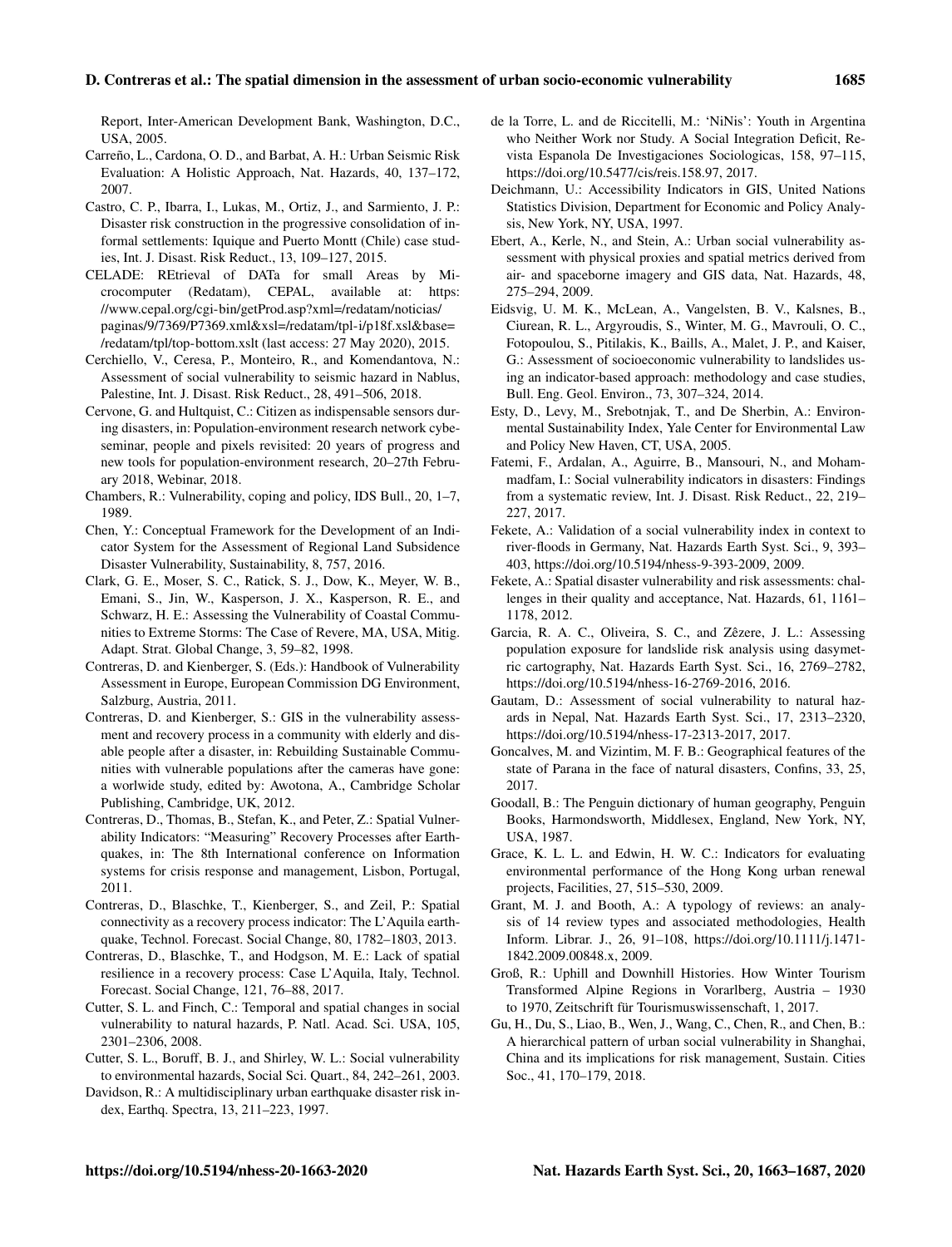- Hizbaron, D. R., Baiquni, M., Sartohadi, J., and Rijanta, R.: Urban Vulnerability in Bantul District, Indonesia-Towards Safer and Sustainable Development, Sustainability, 4, 2022–2037, 2012.
- Iguacel, I., Fernández-Alvira, J. M., Bammann, K., Chadjigeorgiou, C., De Henauw, S., Heidinger-Felső, R., Lissner, L., Michels, N., Page, A., Reisch, L. A., Russo, P., Sprengeler, O., Veidebaum, T., Börnhorst, C., and Moreno, L. A.: Social vulnerability as a predictor of physical activity and screen time in European children, Int. J. Publ. Health, 63, 283–295, 2018.
- Jaque Castillo, E., Contreras, A., Ríos, R., and Quezada Flory, J.: Assessment of Tsunami vulnerability in Central Chile. Factor for the local management of risk, Revista Geografica Venezolana, 54, 47–65, 2013.
- Khazai, B., Merz, M., Schulz, C., and Borst, D.: An integrated indicator framework for spatial assessment of industrial and social vulnerability to indirect disaster losses, Nat. Hazards, 67, 145– 167, 2013.
- Khazai, B., Daniell, J. E., Düzgün, Ş., Kunz-Plapp, T., and Wenzel, F.: Framework for systemic socio-economic vulnerability and loss assessment, in: Geotechnical, Geological and Earthquake Engineering, Springer, 2014.
- Khazai, B., Anhorn, J., Burton, C. G., Valcarcel, J., and Contreras, D.: Resilience Performance Scorecard (RPS) – Summary, Global Earthquake Model (GEM) Foundation, Pavia, Italy, 2017.
- Kienberger, S., Lang, S., and Zeil, P.: Spatial vulnerability units expert-based spatial modelling of socio-economic vulnerability in the Salzach catchment, Austria, Nat. Hazards Earth Syst. Sci., 9, 767–778, https://doi.org[/10.5194/nhess-9-767-2009,](https://doi.org/10.5194/nhess-9-767-2009) 2009.
- King, D.: Uses and limitations of socioeconomic indicators of community vulnerability to natural hazards: Data and disasters in northern Australia, Nat. Hazards, 24, 147–156, 2001.
- Kuhlicke, C., Scolobig, A., Tapsell, S., Steinführer, A., and De Marchi, B.: Contextualizing social vulnerability: findings from case studies across Europe, Nat. Hazards, 58, 789–810, 2011.
- Kurnianto, F. A., Ikhsan, F. A., Apriyanto, B., and Nurdin, E. A.: Earthquake vulnerability disaster in the Lembang district of West Bandung Regency, Indonesia, Earthq. Sci., 32, 40–46, 2019.
- Lee, Y.-J.: Social vulnerability indicators as a sustainable planning tool, Environ. Impact Assess. Rev., 44, 31–42, 2014.
- Ley-García, J., Denegri de Dios, F. M., and Ortega Villa, L. M.: Spatial dimension of urban hazardscape perception: The case of Mexicali, Mexico, Int. J. Disast. Risk Reduct., 14, 487–495, 2015.
- Lin, W.-Y. and Hung, C.-T.: Applying spatial clustering analysis to a township-level social vulnerability assessment in Taiwan, Geomat. Nat. Hazards Risk, 7, 1659–1676, 2016.
- Maharani, Y. N., Lee, S., and Ki, S. J.: Social vulnerability at a local level around the Merapi volcano, Int. J. Disast. Risk Reduct., 20, 63–77, 2016.
- McLaughlin, S., McKenna, J., and Cooper, J. A. G.: Socioeconomic data in coastal vulnerability indices: constraints and opportunities, J. Coast. Res., 36, 487–497, 2002.
- Meentemeyer, V.: Geographical perspectives of space, time, and scale, Landscape Ecol. 3, 163–173, 1989.
- Muir, J. A., Cope, M. R., Angeningsih, L. R., Jackson, J. E., and Brown, R. B.: Migration and Mental Health in the Aftermath of Disaster: Evidence from Mt. Merapi, Indonesia, Int. J. Environ. Res. Publ. Health, 16, 19, 2019.
- Myers, C. A., Slack, T., and Singelmann, J.: Social Vulnerability and Migration in the Wake of Disaster: The Case of Hurricanes Katrina and Rita, Populat. Environ., 29, 271–291, 2008.
- Nakayama, M., Drinkall, S., and Sasaki, D.: Climate Change, Migration, and Vulnerability: Overview of the Special Issue, J. Disast. Res., 14, 1246–1253, 2019.
- Naugle, A. B., Backus, G. A., Tidwell, V. C., Kistin-Keller, E., and Villa, D. L.: A Regional Model of Climate Change and Human Migration, Int. J. Syst. Dynam. Appl., 8, 1–22, 2019.
- Noy, I.: The macroeconomic consequences of disasters, J. Dev. Econ., 88, 221–231, 2009.
- Noy, I.: Comparing the direct human impact of natural disasters for two cases in 2011: The Christchurch earthquake and the Bangkok flood, Int. J. Disast. Risk Reduct., 13, 61–65, 2015.
- OECD: Handbook on Constructing Composite Indicators: Methodology and User Guide, OECD Publishing, Paris, France, 2008.
- Oliver-Smith, A.: Theorizing Vulnerability in a Globalized World: A political Ecological Perspective, in: Mapping Vulnerability: Disasters, Development and People, edited by: Bankoff, G., Frerks, G., and Hilhorst, T., Earthscan, London, 10–24, 2003.
- Openshaw, S.: The Modifiable Areal Unit Problem, Geo Books, Norwich, 1983.
- Pacione, M.: Urban geography: a global perspective, Routledge, London, 2005.
- Papathoma-Kohle, M., Cristofari, G., Wenk, M., and Fuchs, S.: The importance of indicator weights for vulnerability indices and implications for decision making in disaster management, Int. J. Disast. Risk Reduct., 36, 101103, https://doi.org[/10.1016/j.ijdrr.2019.101103,](https://doi.org/10.1016/j.ijdrr.2019.101103) 2019.
- Ponce-Pacheco, A. B. and Novelo-Casanova, D. A.: Vulnerability and risk in Valle de Chalco solidaridad, Estado de Mexico, Mexico. Case study: El Triunfo, Avandaro and San Isidro, Investigaciones Geograficas, Instituto de Geografía (UNAM), Mexico D.F., Mexico, https://doi.org[/10.14350/rig.59675,](https://doi.org/10.14350/rig.59675) 2018.
- Postiglione, I., Masi, A., Mucciarelli, M., Lizza, C., Camassi, R., Bernabei, V., Piacentini, V., Chiauzzi, L., Brugagnoni, B., Cardoni, A., Calcara, A., Di Ludovico, M., Giannelli, M., Rita, R., La Pietra, M., Bernardini, F., Nostro, C., Pignone, M., and Peruzza, L.: The Italian communication campaign "I Do Not Take Risks – Earthquake", Boll. Geofis. Teor. Appl., 57, 147–160, 2016.
- Qasim, S., Qasim, M., Shrestha, R. P., and Khan, A. N.: Socioeconomic determinants of landslide risk perception in Murree hills of Pakistan, AIMS Environ. Sci., 5, 305–314, 2018.
- Rashed, T. and Weeks, J.: Assessing vulnerability to earthquake hazards through spatial multicriteria analysis of urban areas, Int. J. Geogr. Inform. Sci., 17, 547–576, 2003.
- Renard, F.: Flood risk management centred on clusters of territorial vulnerability, Geomatics Nat. Hazards Risk, 8, 525–543, 2017.
- Rezaei-Malek, M., Torabi, S. A., and Tavakkoli-Moghaddam, R.: Prioritizing disaster-prone areas for large-scale earthquakes' preparedness: Methodology and application, Socio-Econ. Plan. Sci., 67, 9–25, 2019.
- Rygel, L., O'sullivan, D., and Yarnal, B.: A Method for Constructing a Social Vulnerability Index: An Application to Hurricane Storm Surges in a Developed Country, Mitig. Adapt. Strat. Global Change, 11, 741–764, 2006.